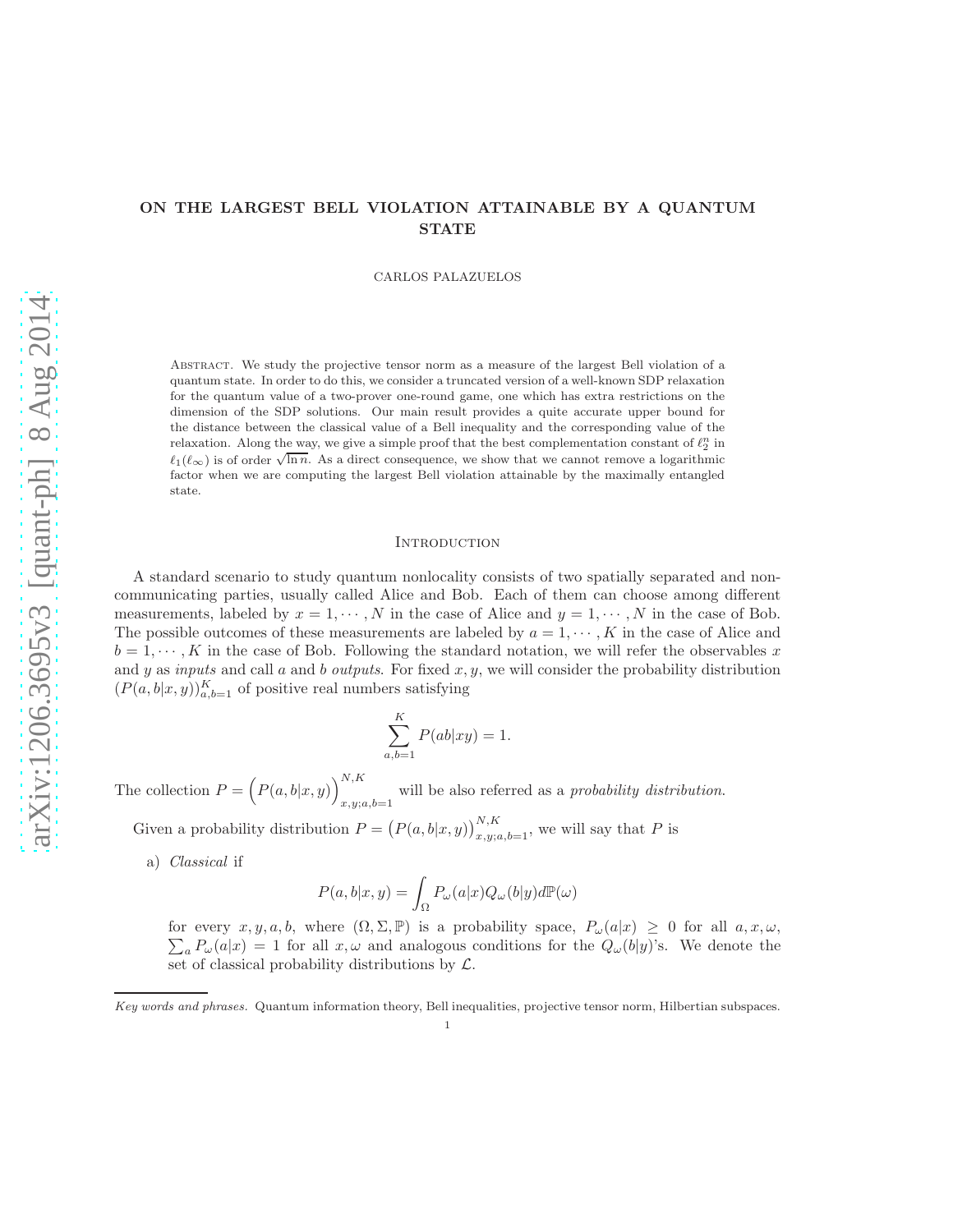b) *Quantum* if there exist two Hilbert spaces  $H_1$  and  $H_2$  such that

$$
P(a,b|x,y) = tr(E_x^a \otimes F_y^b \rho)
$$

for every  $x, y, a, b$ , where  $\rho \in B(H_1 \otimes H_2)$  is a density operator acting on  $H_1 \otimes H_2$  and  $(E_x^a)_{x,a} \subset B(H_1),$   $(F_y^b)_{y,b} \subset B(H_2)$  are two sets of operators representing POVM measurements on Alice's and Bob's systems. That is,  $E_x^a \geq 0$  for every  $x, a, \sum_a E_x^a = \mathbb{1}$  for every x, and analogous conditions for the  $F_y^b$ 's. We denote the set of quantum probability distributions by Q.

It is not difficult to see that both  $\mathcal L$  and  $\mathcal Q$  are convex sets verifying  $\mathcal L \subseteq \mathcal Q$ . Furthermore,  $\mathcal L$  is a polytope. Note that in order to talk about  $\mathcal L$  and  $\mathcal Q$  we must fixed the number of inputs N and outputs K in the previously introduced Alice-Bob scenario. However, we will just write  $P \in \mathcal{L}$  (resp.  $Q \in \mathcal{Q}$ ) when N and K are clear from the context. Given an element  $M = (M_{x,y}^{a,b})_{x,y;a,b=1}^{N,K} \in \mathbb{R}^{N^2 K^2}$ , we denote

$$
\langle M, P \rangle = \sum_{x,y;a,b=1}^{N,K} M_{x,y}^{a,b} P(a,b|x,y)
$$

for every probability distribution  $P = (P(a, b|x, y))_{x, y; a, b=1}^{N,K}$ . Then, we define the *largest Bell violation of*  $M \in \mathbb{R}^{N^2 K^2}$  by

$$
LV(M) = \frac{\omega^*(M)}{\omega(M)},
$$

where  $\omega^*(M) := \sup \Big\{ |\langle M, Q \rangle| : Q \in \mathcal{Q} \Big\}$  and  $\omega(M) := \sup \Big\{ |\langle M, P \rangle| : P \in \mathcal{L} \Big\}$  (see [\[20\]](#page-20-0), [\[21\]](#page-20-1), [\[22\]](#page-20-2)). Actually, we must restrict this definition to those elements M which do not vanish on all  $\mathcal{L}$ . In the following we will assume this fact and we will write  $M \in \mathcal{M}^{N,K}$ . Any  $M \in \mathcal{M}^{N,K}$  will be referred as a *Bell inequality*<sup>[1](#page-1-0)</sup>. We talk about a *Bell inequality violation* when we have  $LV(M) > 1$  for some  $M \in \mathcal{M}^{N,K}$  (see [\[36\]](#page-20-3)). Note that this fact is equivalent to say that  $\mathcal{L}$  is strictly contained in  $\mathcal{Q}$ . This is also referred as *quantum nonlocality*.

Quantum nonlocality is a crucial point in many different areas of quantum information and quantum computation. Some examples can be found in quantum cryptography  $([1], [2])$  $([1], [2])$  $([1], [2])$  $([1], [2])$  $([1], [2])$ , in testing random numbers ([\[30\]](#page-20-4)), in complexity theory ([\[13\]](#page-20-5), [\[23\]](#page-20-6)) and in communication complexity ([\[10\]](#page-19-2)). This has motivated an increased interest in the study of the value  $LV(M)$  for some fixed M's and also in the study of  $\sup_M LV(M)$ , as a way of *quantifying quantum nonlocality* (see [\[11\]](#page-19-3), [\[20\]](#page-20-0), [\[21\]](#page-20-1), [\[22\]](#page-20-2), [\[29\]](#page-20-7) for some recent works on the topic). In this work we will be also concerned with quantifying quantum nonlocality but we will change our perspective. Here, we will focus on the quantum states. Our main question is: *Given an* n*-dimensional bipartite state* ρ*, how large can its Bell violations be?* The mathematical formulation of this question requires some extra notation. We will denote by  $\mathcal{Q}_{\rho}$  the set of all quantum probability distributions constructed with the state  $\rho$ and, given  $M \in \mathcal{M}^{N,K}$ , we will denote

$$
\omega_{\rho}^*(M) = \sup \left\{ \left| \langle M, Q \rangle \right| : Q \in Q_{\rho} \right\} \text{ and } LV_{\rho}(M) = \frac{\omega_{\rho}^*(M)}{\omega(M)}.
$$

<span id="page-1-0"></span><sup>&</sup>lt;sup>1</sup>Formally, Bell inequalities are those inequalities which describe the facets of the set  $\mathcal{L}$ . However, for our purposes it is very convenient considering this more general definition.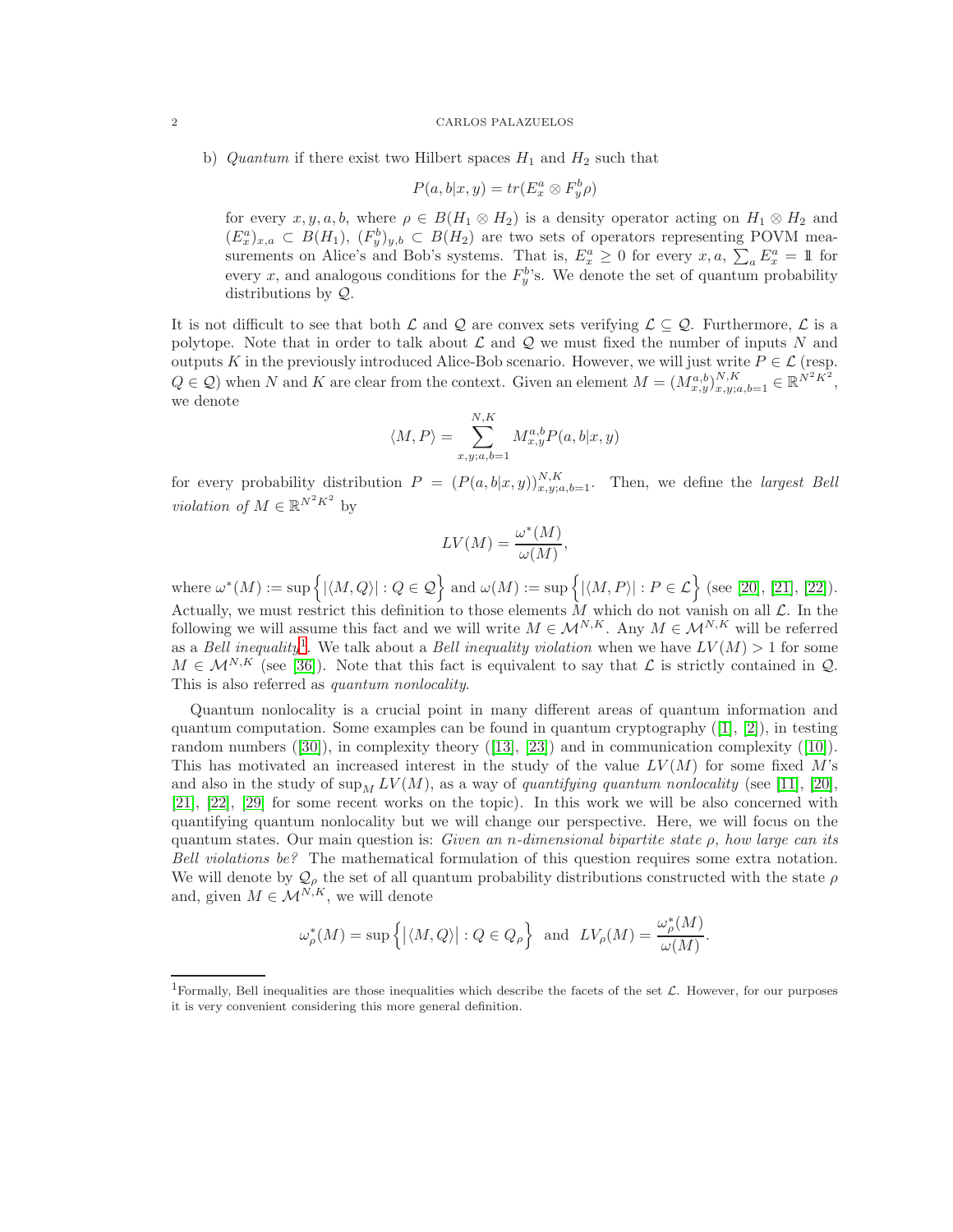Finally, we will define our key object:

$$
LV_{\rho} := \sup_{N,K} \sup_{M \in \mathcal{M}^{N,K}} LV_{\rho}(M).
$$

When we are dealing with pure states  $\rho = |\psi\rangle \langle \psi|^2$  $\rho = |\psi\rangle \langle \psi|^2$  we will just write  $LV_{|\psi\rangle}$ . Then, the previous question can be reformulated as: *How large can LV<sub>p</sub> be?* 

The quantity  $LV_\rho$  was first considered in [\[20\]](#page-20-0) as a natural measure of *how nonlocal a quantum state*  $\rho$  *is*. Indeed, since nonlocality refers to probability distributions, it is natural to quantify the nonlocality of a state  $\rho$  by measuring how nonlocal the quantum probability distributions constructed with  $\rho$  can be.  $LV_\rho$  measures exactly this. In many cases one is interested in studying the value  $LV_\rho(M)$  for fixed M and  $\rho$  and also in  $\sup_{\rho} LV_\rho(M) = LV(M)$  for a fixed Bell inequality  $M \in \mathcal{M}^{N,K}$ . In this context one can find very interesting works that mainly deal with particular Bell inequalities like CHSH  $([12])$  $([12])$  $([12])$ , CGLMP  $([14])$  $([14])$  $([14])$  and  $I_{3322}$   $([17])$  $([17])$  $([17])$ . Recent works have treated this problem from a more general point of view by studying the asymptotic behavior of  $\sup_{M\in\mathcal{M}^{N,K}} LV(M)$  for fixed N and K ([\[11\]](#page-19-3), [\[20\]](#page-20-0), [\[21\]](#page-20-1), [\[22\]](#page-20-2), [\[29\]](#page-20-7)). Note that in these problems we fix the number of inputs  $N$  and outputs  $K$ , whereas the dimension  $n$  of the state (and operator measurements) is a free parameter in the optimization. In contrast,  $n$  is the fixed parameter in the problem considered in this work (since we fix our state  $\rho$ ), whereas we must consider N and K as free parameters in order to optimize over all Bell inequalities and all quantum measurements. This means that the problem considered here is, somehow, dual of those considered before. Our first result relates the quantity  $LV_\rho$  with the projective tensor norm of  $\rho$  (see definition in Section [1\)](#page-5-0), already used in several contexts of quantum information theory (see for instance [\[18\]](#page-20-10), [\[34\]](#page-20-11), [\[33\]](#page-20-12)).

<span id="page-2-3"></span>Theorem 0.1. *Given an* n*-dimensional bipartite quantum state* ρ*, we can realize it as an element in the algebraic tensor product*  $M_n \otimes M_n^3$  $M_n \otimes M_n^3$ , where  $M_n$  *denotes the space of complex matrices of size* n*. Then,*

$$
LV_{\rho} \leq K \|\rho\|_{S_1^n \otimes_{\pi} S_1^n},
$$

where  $S_1^n$  denotes the space  $M_n$  endowed with the trace norm,  $\pi$  denotes the projective tensor norm *and* K *is a universal constant independent of the dimension*[4](#page-2-2) *. In particular,*

$$
\sup_{\rho} LV_{\rho} \le Kn,
$$

*where the supremum runs over all* n*-dimensional bipartite states.*

Hence, though the definition of  $LV_\rho$  involves the supremum over all  $N, K \in \mathbb{N}$  and  $M \in \mathcal{M}^{N,K}$ , we have that  $LV_\rho < \infty$  for every finite dimensional state  $\rho$ . Interestingly, in the recent paper [\[11\]](#page-19-3) the authors showed that the upper bound  $O(n)$  given in Theorem [0.1](#page-2-3) is very tight.

<span id="page-2-4"></span>Theorem 0.2. *(Buhrman, Regev, Scarpa, de Wolf,* [\[11\]](#page-19-3)*) Let us consider the* n*-dimensional maximally entangled state*  $\rho := |\psi_n\rangle \langle \psi_n|$ , with  $|\psi_n\rangle := \frac{1}{\sqrt{n}} \sum_{i=1}^n e_i \otimes e_i \in \ell_2^n \otimes_2 \ell_2^n$ . Then,

$$
LV_{|\psi_n\rangle} \ge C \frac{n}{(\ln n)^2},
$$

<span id="page-2-0"></span><sup>&</sup>lt;sup>2</sup>Here,  $|\psi\rangle$  denotes a unit vector in a Hilbert space and  $|\psi\rangle\langle\psi|$  denotes the rank-one projection defined by this element. We will explain the ket-bra notation in Section [1.](#page-5-0)

<span id="page-2-1"></span><sup>&</sup>lt;sup>3</sup>The fact that  $\rho$  is a state implies that  $\|\rho\|_{S_1^{n^2}} = 1$ , where here  $S_1^{n^2}$  denotes the space  $M_{n^2}$  endowed with the trace norm.

<span id="page-2-2"></span> $4K$  can be taken lower than or equal to 4.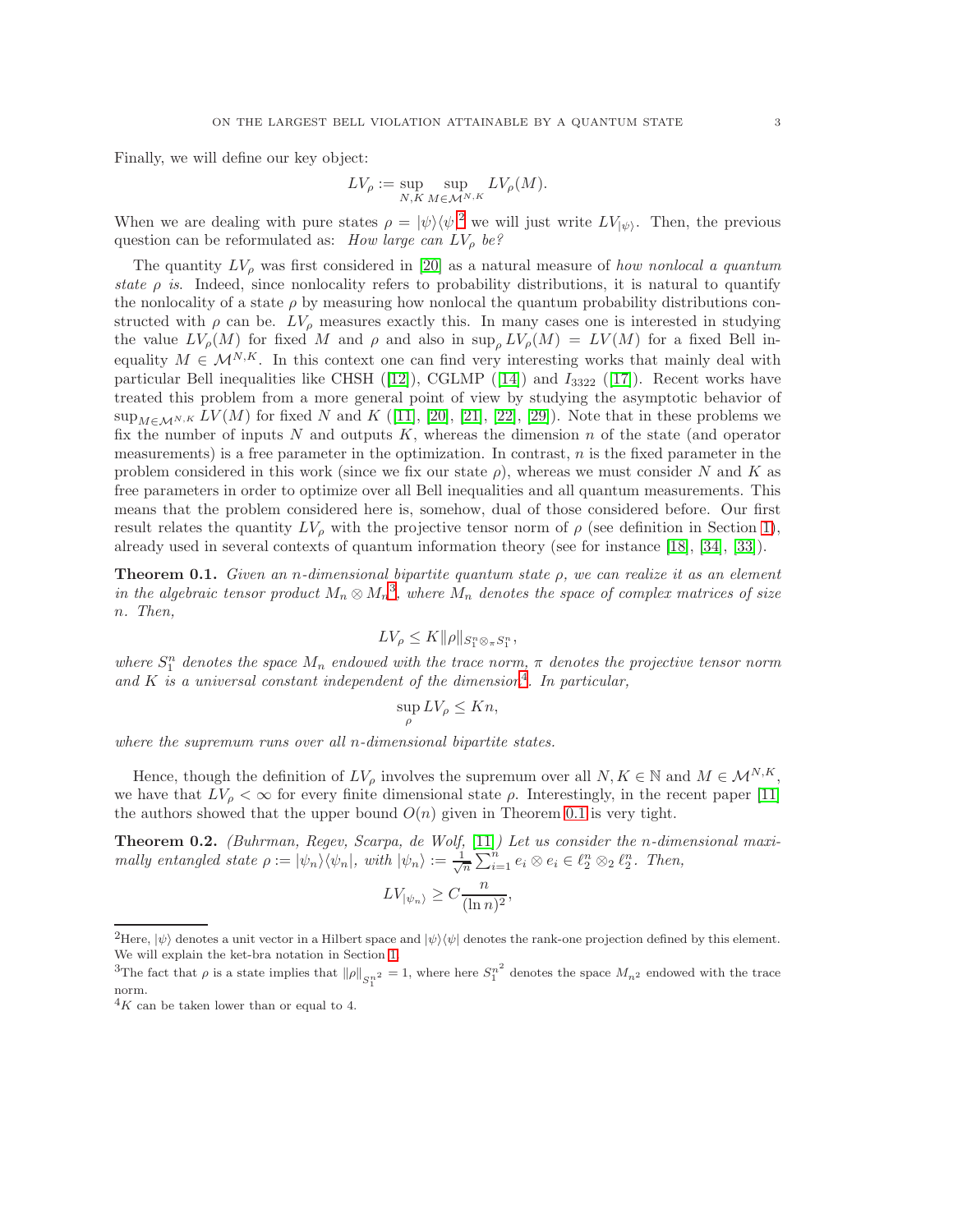*where* C *is a universal constant independent of the dimension.*

As we will explain in Section [1.2,](#page-7-0) a careful study of this result allows us to show that for every pure state  $\rho$  in dimension n we have

<span id="page-3-1"></span>(0.1) 
$$
LV_{\rho} \ge C' \frac{\|\rho\|_{S_1^n \otimes_{\pi} S_1^n}}{(\ln n)^2},
$$

where  $C'$  is a universal constant independent of the dimension<sup>[5](#page-3-0)</sup>.

Theorem [0.1](#page-2-3) and Theorem [0.2](#page-2-4) (together with Equation  $(0.1)$ ) show the projective tensor norm as a good candidate to measure the largest Bell violation attainable by a (pure) state. This reminds us Rudolph's characterization of entangled states: *A quantum state*  $\rho \in M_n \otimes M_n$  *is entangled if and only if*  $\|\rho\|_{S_1^n \otimes_\pi S_1^n} > 1$ . In this sense the previous estimates show a link between quantum entanglement and quantum nonlocality, contrary to the spirit of the most recent results on the topic (see for instance [\[5\]](#page-19-5), [\[20\]](#page-20-0), [\[27\]](#page-20-13)). Then, we can wonder whether the projective tensor norm of a state  $\|\rho\|_{S_1^n\otimes_\pi S_1^n}$  can measure its largest Bell violation  $LV_\rho$  up to, maybe, a constant factor. Unfortunately, we will show in this work that this is not the case.

<span id="page-3-2"></span>**Theorem 0.3.** Let  $\rho = |\psi_n\rangle \langle \psi_n|$  be the maximally entangled state in dimension n, then

$$
LV_{|\psi_n\rangle}\leq D\frac{n}{\sqrt{\ln n}}
$$

*for a certain universal constant* D*.*

Theorem [0.3](#page-3-2) partially answers the open question posed in [\[11,](#page-19-3) Section 1.3] about the possibility of removing the logarithmic factor in Theorem [0.2.](#page-2-4) One cannot do this if we restrict to the n-dimensional maximally entangled state (as it was used in [\[11\]](#page-19-3)). On the other hand, since  $\|\psi_n\rangle\langle\psi_n\|_{S_1^n\otimes_{\pi}S_1^n}=n$ , we deduce that we can not use the projective tensor norm as an "accurate" measure of the largest Bell violation attainable by a quantum state. We have to consider, in general, an extra logarithmic factor. We must also mention that, beyond their own interest, these logarithmic-like estimates are very useful to obtain non-multiplicative results. Indeed, in the very recent paper [\[28\]](#page-20-14) the previous estimates have been used to show that the largest Bell violation of a state  $LV_\rho$  is a highly non-multiplicative measure. Actually, similar techniques have been used to show that quantum nonlocality can be superactivated ([\[28\]](#page-20-14)).

Theorem [0.3](#page-3-2) is a consequence of a stronger result. Given any Bell inequality  $M \in \mathcal{M}^{N,K}$ , let us consider the following optimization problem, which optimizes over families of real  $n$ -dimensional vectors  $\{u_x^a\}_{x,a=1}^{N,K}, \{v_y^b\}_{y,b=1}^{N,K}, z$ :

<span id="page-3-3"></span>(0.2) 
$$
\overline{\omega}_{OP_n}(M) := \underset{\forall x, y, a, b=1 \text{ prime}}{\text{Maximize:}} \left| \sum_{x, y, a, b=1}^{N, K} M_{x, y}^{a, b} \langle u_x^a, v_y^b \rangle \right|
$$
  
\n
$$
\text{Subject to: } \forall x, y, \sum_{a=1}^K u_x^a = \sum_{b=1}^K v_y^b = z (*)
$$
  
\n
$$
\forall x, \text{sup}_{\alpha_x^a = \pm 1} \left\| \sum_{a=1}^K \alpha_x^a u_x^a \right\| \le 1,
$$
  
\n
$$
\forall y, \text{sup}_{\alpha_y^b = \pm 1} \left\| \sum_{b=1}^K \alpha_y^b v_y^b \right\| \le 1.
$$

<span id="page-3-0"></span><sup>&</sup>lt;sup>5</sup>We will explain in Section [1.2](#page-7-0) that one can actually obtain better lower bounds for  $LV<sub>o</sub>$ .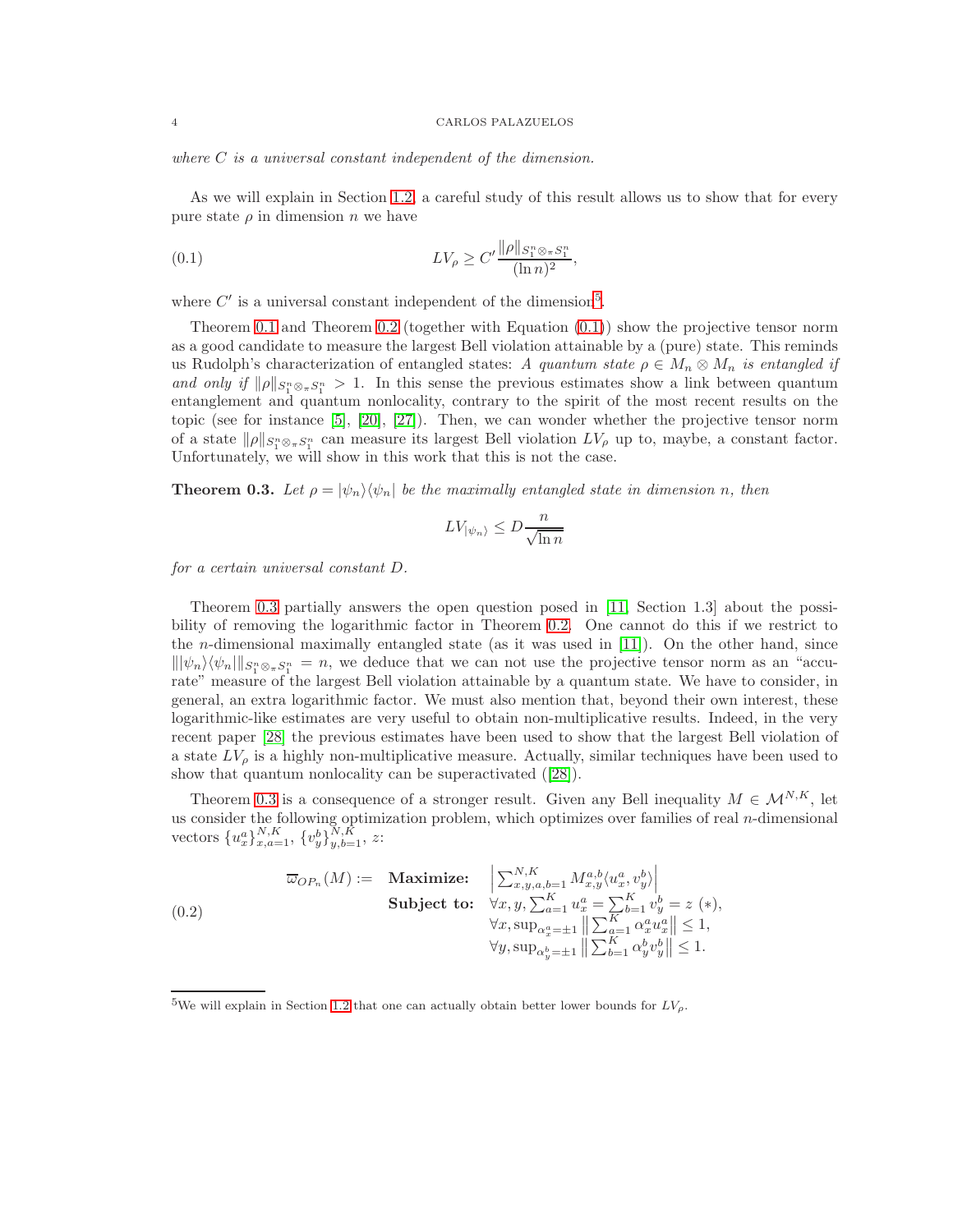As we will explain in Section [2,](#page-10-0)  $\overline{\omega}_{OP_n}(M)$  is a natural generalization of a well-known semidefinite programming (SDP) relaxation for the classical and quantum value of a two-prover one-round game[6](#page-4-0) . Then, the main result of this work states as follows.

<span id="page-4-1"></span>**Theorem 0.4.** For all natural numbers n, N, K and every  $M \in \mathcal{M}^{N,K}$  we have

$$
\overline{\omega}_{OP_n}(M) \le D' \frac{n}{\sqrt{\ln n}} \omega(M),
$$

*where* D′ *is a universal constant.*

We think that Theorem [0.4](#page-4-1) can be of independent interest for computer scientists.  $\overline{\omega}_{OP_n}$  is the natural generalization of SDP (see Section [2\)](#page-10-0) when we want to impose "low dimensional solutions" (where orthogonality restrictions no longer make sense since we will have  $K > n$ ). As far as we know the question of rounding low-dimensional solutions of these kinds of optimization problems has not received much attention. Some interesting papers in this direction are [\[4\]](#page-19-6), [\[8\]](#page-19-7), [\[9\]](#page-19-8).

Finally, it is interesting to mention that Theorem [0.4](#page-4-1) is closely related to the problem of finding the best complementation constant of  $\ell_2^n$  in  $\ell_1(\ell_\infty)$  (see Section [3.2](#page-17-0) for details). In fact, in this work we present a simple proof that such a complementation constant is of order  $\Omega(\sqrt{\ln n})$  (see Theorem [0.5,](#page-4-2) Part 1. below). This estimate was first proved by Bourgain in [\[6\]](#page-19-9) (see also [\[7\]](#page-19-10) for an alternative proof of the order  $\Omega(\ln n)^{\beta}$  for a certain  $\beta > 0$ ). However, the proof given in our work is completely different and arguably simpler, based on the concentration of measure phenomenon. Combined with previous results this estimate allows us to state the following result.

### <span id="page-4-2"></span>Theorem 0.5.

- 1. *Given linear maps*  $S: \ell_{2}^{n} \to \ell_{1}(\ell_{\infty})$  and  $T: \ell_{1}(\ell_{\infty}) \to \ell_{2}^{n}$  such that  $T \circ S = id_{\ell_{2}^{n}}$ . We *have that*  $||T|| ||S|| \geq K \sqrt{\ln n}$ , where K *is a universal constant. Furthermore, this estimate is optimal: There exist linear maps*  $j : \ell_2^n \longrightarrow \ell_1^n(\ell_\infty^n)$  and  $P : \ell_1^n(\ell_\infty^n) \longrightarrow \ell_2^n$  such that  $P \circ j = id_{\ell_2^n}$  and  $||j|| ||P|| \leq K \sqrt{\ln n}$ , where K is a universal constant.
- 2. *If we consider complex Banach spaces, the same estimate holds and one has that such an optimality is true even in the following non-commutative sense: There exist linear maps*  $j: R_n \cap C_n \longrightarrow \ell_1(\ell_{\infty})$  and  $P: \ell_1(\ell_{\infty}) \to R_n \cap C_n$  such that  $P \circ j = id_{\ell_2^n}$  and  $||j||_{cb}||P||_{cb} \le$  $\tilde{K}\sqrt{\ln n}$ , where  $\tilde{K}$  is a universal constant. Here  $R_n \cap C_n$  denotes the complex space  $\ell_2^n$ *endowed with the*  $R \cap C$  *operator space structure,*  $\ell_1(\ell_\infty)$  *is considered with its natural operator space structure and*  $\|\cdot\|_{cb}$  *denotes the completely bounded norm.*

The paper is organized as follows. We start Section [1](#page-5-0) by giving a very brief introduction about some basic notation in quantum information theory. Then, we show that the projective tensor norm can be seen as a good measure for the largest Bell violation of a quantum state  $LV<sub>o</sub>$ . In particular, we provide upper and lower bounds for this largest Bell violation by proving Theorem [0.1](#page-2-3) and the estimate in [\(0.1\)](#page-3-1). This section should be considered as the motivation for the subsequent results in the paper. In Section [2](#page-10-0) we introduce a modified version of a SDP relaxation already used in computer sciences to approximate the classical and quantum value of a  $2P1R$ -game and we explain how it is related to the quantity  $\overline{\omega}_{OP_n}(M)$  introduced above. At the end of this section, we show how to obtain Theorem [0.3](#page-3-2) from Theorem [0.4](#page-4-1) although we postpone the proof of Theorem 0.4

<span id="page-4-0"></span> ${}^{6}$ In fact, restriction (\*) is not needed when we consider two-prover one-round games, but it must be considered when we work with general Bell inequalities (see Section [2](#page-10-0) for a complete explanation).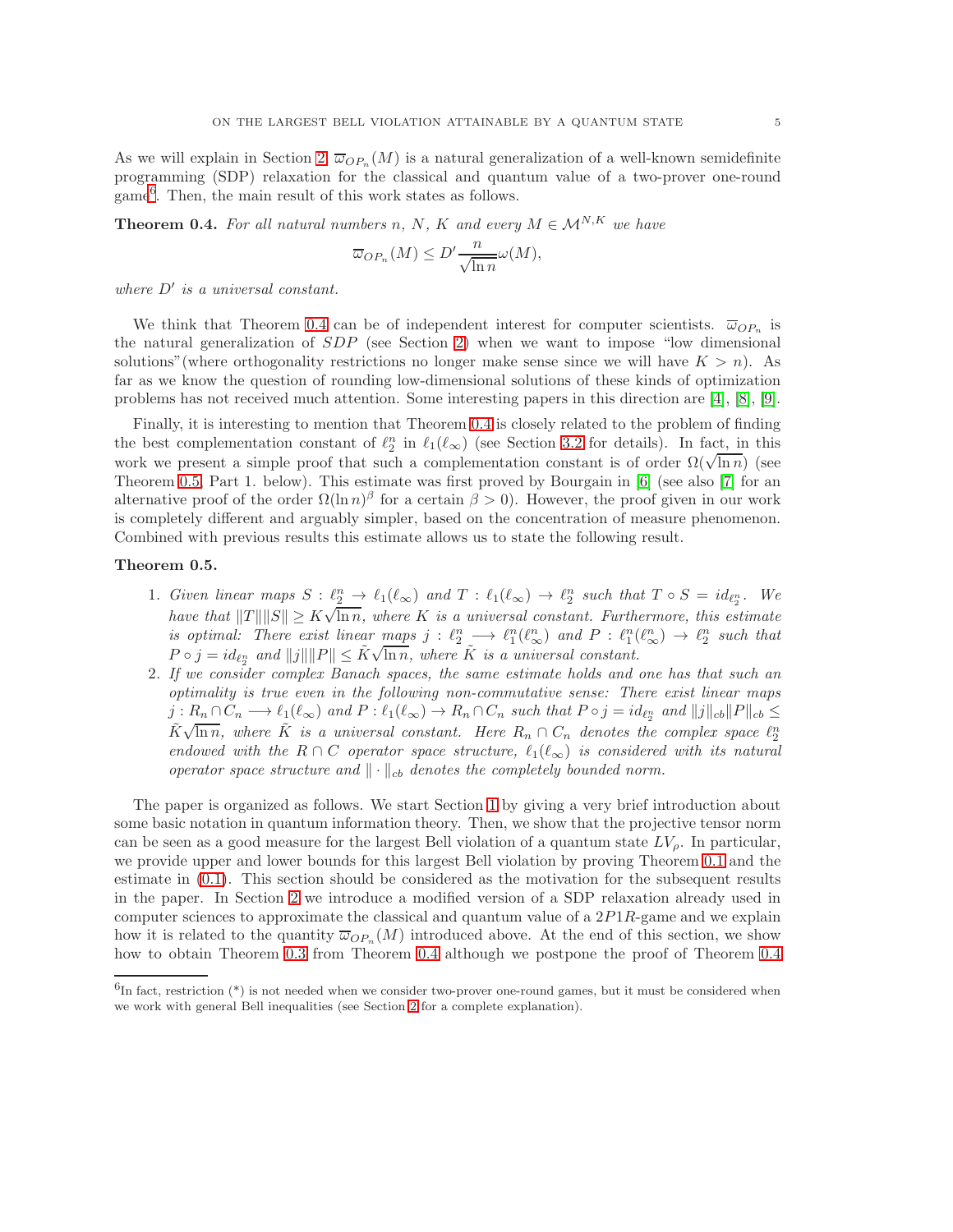<span id="page-5-0"></span>to Section [3.](#page-13-0) Finally, in Section [3](#page-13-0) we present the proof of our main result, Theorem [0.4,](#page-4-1) and we comment some points about its optimality.

### 1. The projective tensor norm as a measure of the largest Bell violation

Let us start this section with a brief introduction about the ket-bra notation commonly used in quantum information theory (QIT). We will denote the *n*-dimensional complex Hilbert space by  $\ell_2^{n^7}$  $\ell_2^{n^7}$  $\ell_2^{n^7}$ . Then, a general unit element of this Hilbert space is denoted by  $|\psi\rangle$ , while notation  $\langle\psi|$  is used to denote the same element when it is realized in the dual space. In this way, the standard inner product  $\langle \psi | \varphi \rangle$  gives us the duality action. Also, we can then express the rank-one projection defined by the state  $|\psi\rangle$  by  $|\psi\rangle\langle\psi| : \ell_2^n \to \ell_2^n$ , so that  $|\psi\rangle\langle\psi|(|\varphi\rangle) = |\psi\rangle\langle\psi|\varphi\rangle = \langle\psi|\varphi\rangle|\psi\rangle$ . This operators are called *pure states* (and sometimes denoted by the vector  $|\psi\rangle$  itself), while general *states* (or *density operators*) are positive operators  $\rho: \ell_2^n \to \ell_2^n$  of trace one. It is also interesting to mention that the elements of the canonical basis of  $\ell_2^n$  are usually denoted by  $|1\rangle, \cdots, |n\rangle$ . Finally, we will mention that the tensor product symbol is usually omitted. More precisely, if we have two states  $|\psi\rangle, |\varphi\rangle \in \ell_2^n$ , we will write  $|\psi\rangle |\varphi\rangle \in \ell_2^n \otimes \ell_2^n$  (rather than  $|\psi\rangle \otimes |\varphi\rangle$ ). Moreover, the canonical basis of  $\ell_2^n \otimes \ell_2^n$  is usually expressed by using an even more compressed notation,  $(|ij\rangle)_{i,j=1}^n$ , where  $|ij\rangle = |i\rangle |j\rangle = e_i \otimes e_j$  for every  $i, j$ . In this way, a general norm-one element  $|\psi\rangle \in \ell_2^n \otimes_2 \ell_2^n$  can be written as  $|\psi\rangle = \sum_{i,j=1}^n a_{i,j} |ij\rangle$ , where the  $a_{i,j}$  are complex coefficients verifying  $\sum_{i,j=1}^n |a_{i,j}|^2 = 1^8$  $\sum_{i,j=1}^n |a_{i,j}|^2 = 1^8$ . A particularly interesting example for us is given by the n-dimensional maximally entangled state, already introduced in Theorem [0.2,](#page-2-4)  $\rho := |\psi_n\rangle \langle \psi_n|$ , where

$$
|\psi_n\rangle:=\frac{1}{\sqrt{n}}\sum_{i=1}^n |ii\rangle\in\ell_2^n\otimes_2\ell_2^n.
$$

1.1. An upper bound for the largest Bell violation of a quantum state. In order to study the value  $LV_\rho$  we will start with an alternative (somehow dual) statement of [\[22,](#page-20-2) Proposition 2] (see also [\[26,](#page-20-15) Theorem 3] for a related result). For the sake of completeness we will present a very simple new proof of this result avoiding operator space terminology. Before, we need to recall the definition of the projective and injective tensor norms, already used in several contexts of quantum information theory (see for instance [\[18\]](#page-20-10), [\[33\]](#page-20-12), [\[34\]](#page-20-11)).

Given a finite dimensional normed space X, we denote by  $B_X = \{x \in X : ||x|| \le 1\}$  its (closed) unit ball. Also, we consider its dual space,  $X^* = \{x^* : X \to \mathbb{C} : x^* \text{ is linear}\}\,$ , with the norm  $||x^*|| = \sup_{x \in B_X} |x^*(x)|$ . If X, Y are finite dimensional normed spaces, we will denote the algebraic tensor product by  $X \otimes Y$ . Then, for a given  $u \in X \otimes Y$  we define its *projective tensor norm* as

$$
\pi(u) = \inf \Big\{ \sum_{i=1}^N ||x_i|| ||y_i|| : N \in \mathbb{N}, u = \sum_{i=1}^N x_i \otimes y_i \Big\}.
$$

We will denote  $X \otimes_{\pi} Y$  the space  $X \otimes Y$  endowed with the projective tensor norm. It is very well known that  $\ell_2^n \otimes_{\pi} \ell_2^n = S_1^n$ , where  $S_1^n$  is the space of trace class operators from  $\ell_2^n$  to  $\ell_2^n$ . On the

<sup>&</sup>lt;sup>7</sup>In fact, in QIT this is usually denoted by  $\mathbb{C}^n$ .

<span id="page-5-2"></span><span id="page-5-1"></span><sup>&</sup>lt;sup>8</sup>Actually, we can use its Hilbert-Schmidt decomposition to write it as  $|\psi\rangle = \sum_{i=1}^{n} \lambda_i |f_i\rangle |g_i\rangle$  for certain orthonormal systems  $(|f_i\rangle)_i$  and  $(|g_i\rangle)_i$ .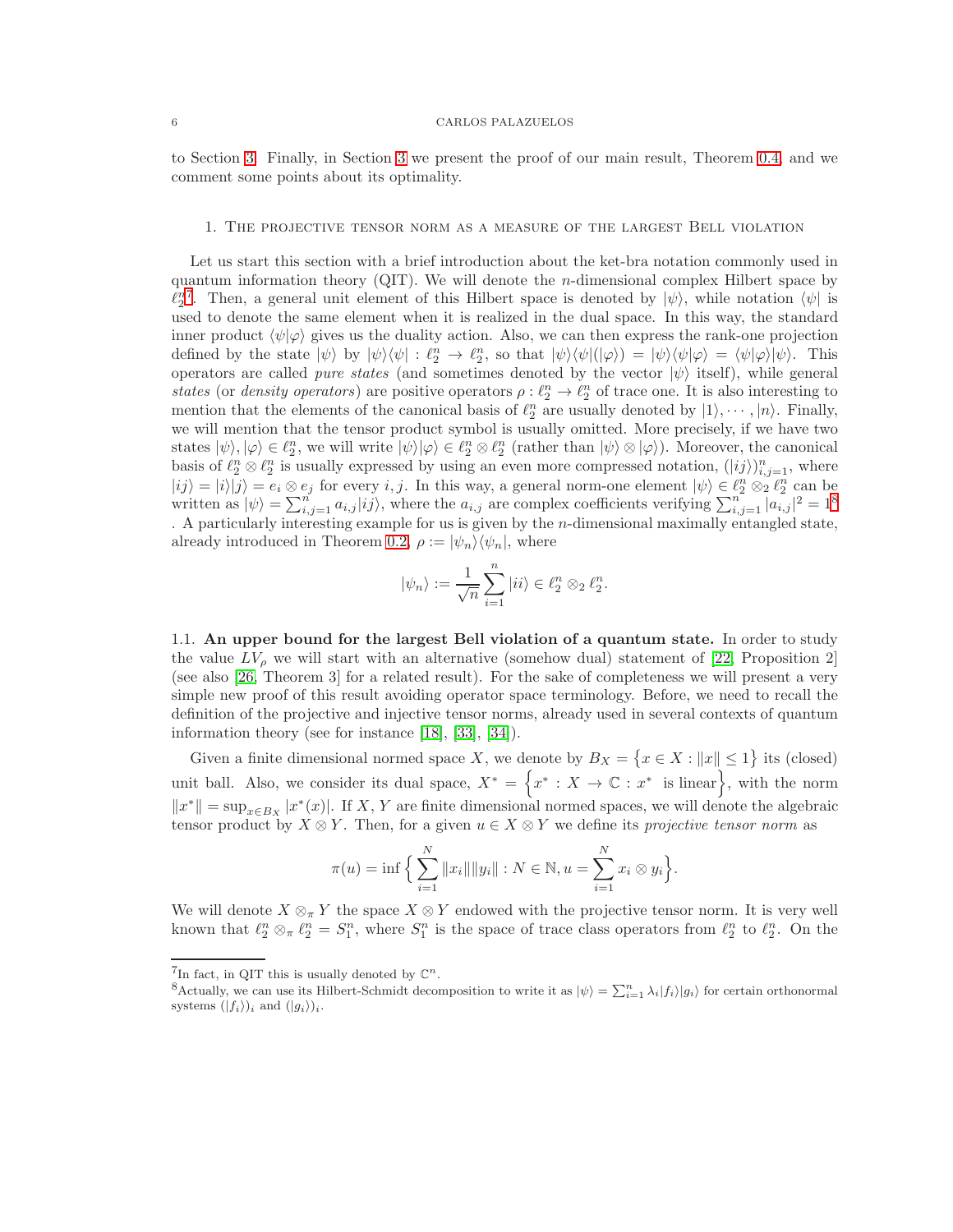other hand, for any  $v = \sum_{i=1}^{N} x_i \otimes y_i \in X \otimes Y$  we define its *injective tensor norm* as

$$
\epsilon(v) = \sup \Big\{ \Big| \sum_{i=1}^N x^*(x_i) y^*(y_i) \Big| : x^* \in B_{X^*}, y^* \in B_{Y^*} \Big\}.
$$

We will denote  $X \otimes_{\epsilon} Y$  the space  $X \otimes Y$  endowed with the injective tensor norm. One can check that the projective and injective tensor norms are dual of each other. Specifically, for any pair of finite dimensional normed spaces  $X, Y$  we have

<span id="page-6-0"></span>(1.1) 
$$
(X \otimes_{\pi} Y)^* = X^* \otimes_{\epsilon} Y^* \text{ isometrically.}
$$

In particular, we recover the duality relation

$$
(S_1^n)^* = (\ell_2^n \otimes_{\pi} \ell_2^n)^* = \ell_2^n \otimes_{\epsilon} \ell_2^n = M_n,
$$

where  $M_n$  denotes the space of maps from  $\ell_2^n$  to  $\ell_2^n$  with the operator norm.

Finally, we will mention that both tensor norms, projective and injective, can be defined on the tensor product of N spaces exactly in the same way. One can see that Equation  $(1.1)$  still holds in this general context and, furthermore, both norms are commutative and associative (respect to the spaces in the tensor products).

*Proof of Theorem [0.1.](#page-2-3)* Let us consider a quantum strategy constructed with the state  $\rho$ :

$$
Q = Q(a, b|x, y) = tr(E_x^a \otimes F_y^b \rho)
$$

for every  $x, y, a, b$ ; where  $\{E_x^a\}_{x,a}$  and  $\{F_y^b\}_{y,b}$  denote POVMs. We do not specify the number of inputs nor outputs because the result will not depend on that. Then, for every  $M$  we have

$$
\left|\langle M,Q\rangle\right|=\left|tr\Big(\sum_{x,y;a,b}M_{x,y}^{a,b}E_x^a\otimes F_y^b\rho\Big)\right|\leq \|\rho\|_{S_1^n\otimes_\pi S_1^n}\Big\|\sum_{x,y;a,b}M_{x,y}^{a,b}E_x^a\otimes F_y^b\Big\|_{M_n\otimes_\epsilon M_n}.
$$

Here, we have used that  $(M_n \otimes_{\epsilon} M_n)^* = S_1^n \otimes_{\pi} S_1^n$  and the dual action is given by the trace. In order to obtain our statement it suffices to show that

<span id="page-6-1"></span>(1.2) 
$$
\left\| \sum_{x,y;a,b} M_{x,y}^{a,b} E_x^a \otimes F_y^b \right\|_{M_n \otimes_{\epsilon} M_n} \leq 4\omega(M).
$$

To this end, we recall that given en element  $\delta$  in the unit ball of  $S_1^n$ , we can write  $\delta = \delta_1 + i\delta_2$  where  $\delta_1$  and  $\delta_2$  are self-adjoint elements in the unit ball of  $S_1^n$ . Hence, if we denote by  $A = (M_n^{sa}, \|\cdot\|_1)$ the space of self adjoint operators with the trace norm, we have

$$
\Big\|\sum_{x,y;a,b}M_{x,y}^{a,b}E_x^a \otimes F_y^b\Big\|_{M_n\otimes_{\epsilon}M_n} \leq 4\sup\Big\{\Big|\sum_{x,y;a,b}M_{x,y}^{a,b}tr(E_x^a\rho_1)tr(F_y^b\rho_2)\Big|: \rho_1,\rho_2\in B_A\Big\}.
$$

Then, we obtain [\(1.2\)](#page-6-1) by noting that  $B_A = conv(S_n \bigcup -S_n)$ , where  $S_n$  denotes the set of states in  $M_n$  and the fact that  $(tr(E_x^a \delta_1)tr(F_y^b \delta_2))_{x,y;ab}$  is a classical probability distribution for  $\delta_1, \delta_2 \in S_n$ .

In order to see the second assertion in the statement note that, by convexity, it suffices to show it for pure states  $\rho = |\psi\rangle\langle\psi|$ . On the other hand, we know that  $S_1^n \otimes_{\pi} S_1^n = \ell_2^n \otimes_{\pi} \ell_2^n \otimes_{\pi} \ell_2^n \otimes_{\pi} \ell_2^n$ . Therefore, using that the projective tensor norm does not change if we apply a unitary on each space in the tensor product, one can even assume that our state is diagonal  $|\psi\rangle = \sum_{i=1}^{n} \alpha_i |ii\rangle$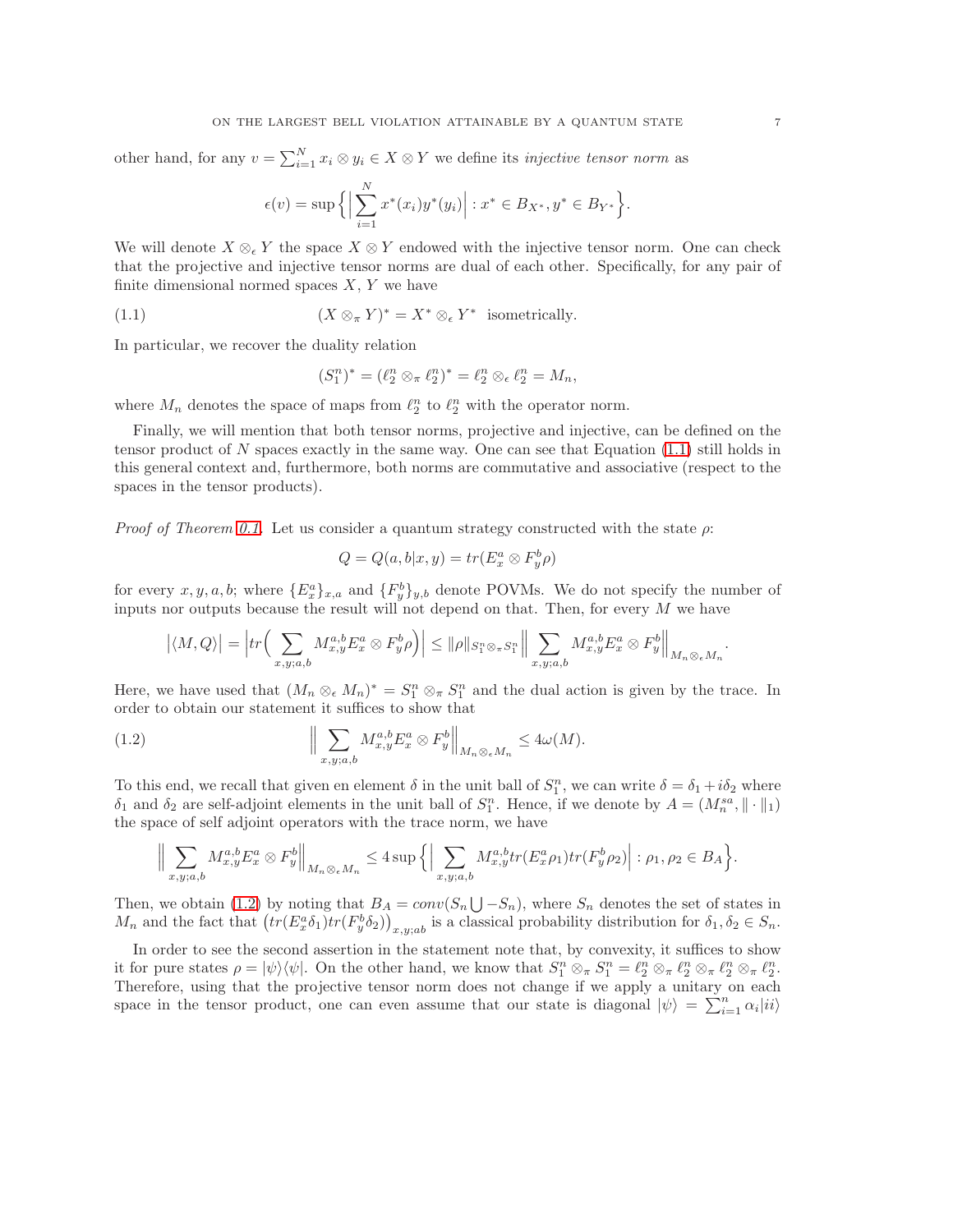and it is defined with positive coefficients. Furthermore, using the commutativity property of the projective tensor norm we have

$$
\| |\psi\rangle \langle \psi|| \big|_{S_1^n \otimes \pi S_1^n} = \Big\| \sum_{i,j=1}^n \alpha_i \alpha_j |ijij\rangle \Big\|_{\bigotimes_{\pi, i=1}^4 \ell_2^n} = \Big\| \sum_{i=1}^n \alpha_i |ii\rangle \otimes \sum_{j=1}^n \alpha_j |jj\rangle \Big\|_{\bigotimes_{\pi, i=1}^4 \ell_2^n}
$$

$$
= \Big\| \sum_{i=1}^n \alpha_i |ii\rangle \Big\|_{\ell_2^n \otimes \pi \ell_2^n}^2 = \Big(\sum_{i=1}^n \alpha_i\Big)^2 := \| |\psi\rangle \|_1^2.
$$

Since  $\sum_{i=1}^n \alpha_i^2 = 1$ , the statement follows from the inequality  $\sum_{i=1}^n \alpha_i \leq \sqrt{n} \left(\sum_{i=1}^n \alpha_i^2\right)^{\frac{1}{2}}$  $\Box$ 

In this paper we will restrict to pure states. As it was explained in the previous proof, given a diagonal unit element with positive coefficients<sup>[9](#page-7-1)</sup>  $|\varphi\rangle = \sum_{i=1}^n \alpha_i |ii\rangle \in \ell_2^n \otimes_2 \ell_2^n$  and denoting  $\rho = |\varphi\rangle\langle\varphi| \in S_1^n \otimes S_1^n$ , we have that

$$
\|\rho\|_{S_1^n \otimes_{\pi} S_1^n} = \||\varphi\rangle\|_1^2 = \left(\sum_{i=1}^n \alpha_i\right)^2.
$$

Theorem [0.1](#page-2-3) implies that for every pure state  $|\varphi\rangle$  we have

 $LV_{|\varphi\rangle} \leq K \|\varphi\rangle\|_1^2.$ 

<span id="page-7-0"></span>1.2. Lower bounds for every pure state. In the remarkable paper [\[11\]](#page-19-3) the authors showed that the upper bound  $O(n)$  given in Theorem [0.1](#page-2-3) is very tight. Before going on that, we will explain something about *two-prover one-round games (2P1R)-games*. These are particularly interesting Bell inequalities of the form  $M_{x,y}^{a,b} = \pi(x,y)V(a,b|x,y)$  for every  $x, y = 1, \dots, N, a, b = 1, \dots, K;$ where  $\pi : [N] \times [N] \to [0,1]$  is a probability distribution and  $V : [K] \times [K] \times [N] \times [N] \to \{0,1\}$ is a boolean function, usually called *predicate function*. In particular, 2P1R-games have positive coefficients. These kinds of Bell inequalities are very relevant in computer science because many important problems in complexity theory can be stated in terms of these games. We will keep notation  $G = (G_{x,y}^{a,b})_{x,y;a,b=1}^{N,K}$  for these kinds of Bell inequalities. Then, Theorem [0.2](#page-2-4) can be stated in the following more precise way.

<span id="page-7-2"></span>**Theorem 1.1** ([\[11\]](#page-19-3)). Let n be a natural number. There exists a game  $G_{KV}$  such that

$$
LV_{|\psi_n\rangle}(G_{KV}) \ge C \frac{n}{(\ln n)^2},
$$

where  $|\psi_n\rangle := \frac{1}{\sqrt{n}} \sum_{i=1}^n |ii\rangle$  *is the maximally entangled state in dimension n. Here, C is a universal constant which does not depend on the dimension.*

The game GKV is usually called *Khot-Visnoi game* (or KV game) because it was first defined by Khot and Visnoi to show a large integrality gap for a SDP relaxation of certain complexity problems (see [\[24\]](#page-20-16) for details). Since the KV game will play an important role in this work we will give a brief description of it (see [\[11\]](#page-19-3) for a much more complete explanation). For any  $n = 2^l$ with  $l \in \mathbb{N}$  and every  $\eta \in [0, \frac{1}{2}]$  we consider the group  $\{0, 1\}^n$  and the Hadamard subgroup H. Then, we consider the quotient group  $G = \{0,1\}^n/H$  which is formed by  $\frac{2^n}{n}$  $\frac{2^n}{n}$  cosets [x] each with n elements. The questions of the games  $(x, y)$  are associated to the cosets whereas the answers

<span id="page-7-1"></span><sup>9</sup>To compute Bell violations we can always assume that our state is of this form. Indeed, this can be done by composing the corresponding POVMs  $(E_x^a)_{x,a}$  and  $(F_y^b)_{y,b}$  with certain unitaries.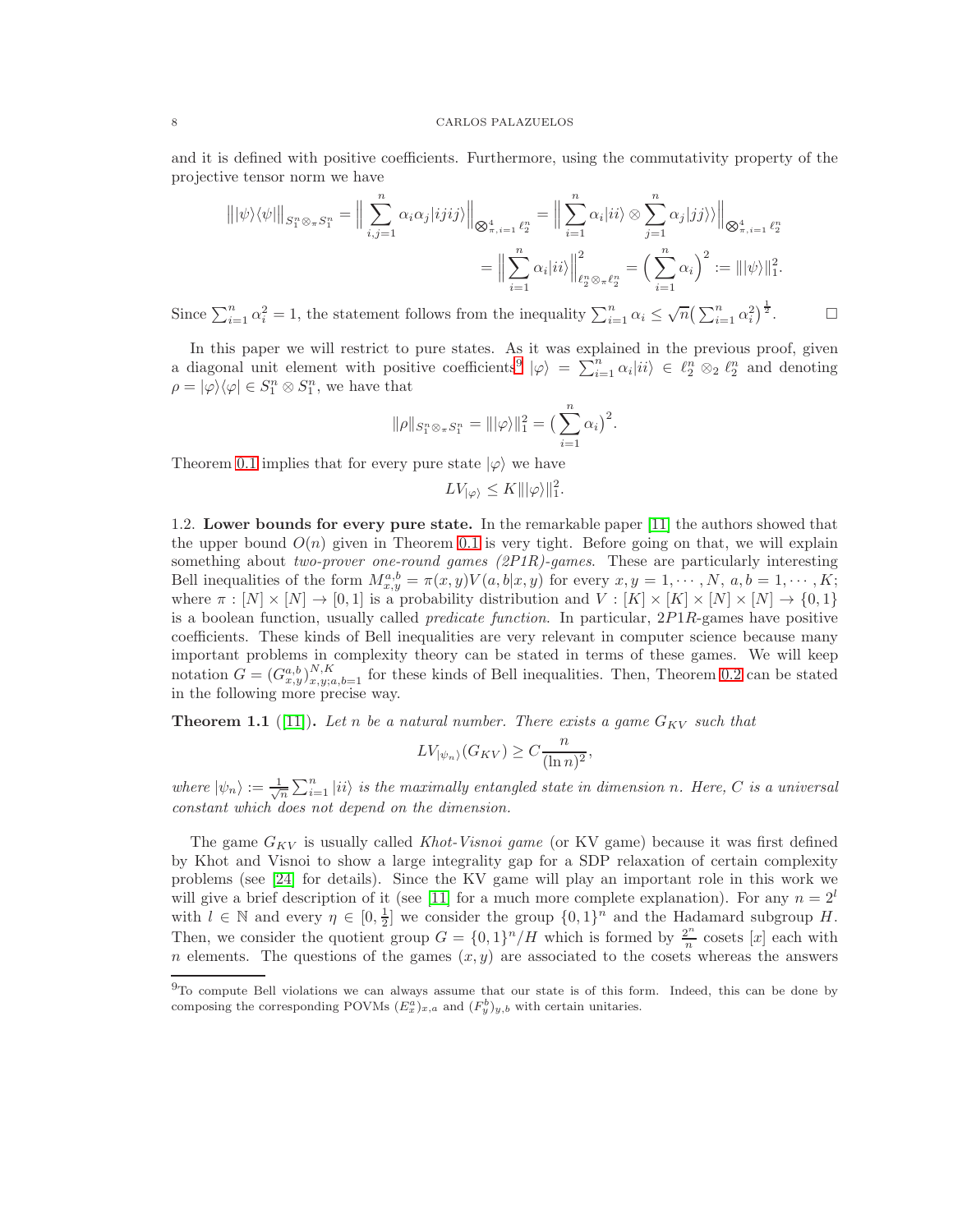a and b are indexed in  $[n]$ . The game works as follows: The referee chooses a uniformly random coset [x] and one element  $z \in \{0,1\}^n$  according to the probability distribution  $pr(z(i) = 1) = \eta$ ,  $pr((z(i) = 0) = 1 - \eta$  independently of i. Then, the referee asks question [x] to Alice and question  $[x \oplus z]$  to Bob. Alice and Bob must answer one element of their corresponding cosets and they win the game if and only if  $a \oplus b = z$ . Given a probability distribution  $P = (P([x], [y]|a, b))\frac{2^n}{[x], [y]}$  $[x], [y]=1; a, b=1$ it is easy to see that

$$
\langle G_{KV}, P \rangle = \mathbb{E}_z \frac{n}{2^n} \sum_{[x]} \sum_{a \in [x]} P(a, a \oplus z | [x], [x+z]).
$$

Now, as a consequence of a clever use of hypercontractive inequality one can see that  $\omega(G_{KV}) \leq$  $n^{-\frac{n}{1-n}}$  (see [\[11,](#page-19-3) Theorem 7]). Furthermore, one can define, for any  $a \in \{0,1\}^n$ , the vector  $|u_a\rangle \in \mathbb{C}^n$ by  $u_a(i) = \frac{(-1)^{a(i)}}{\sqrt{n}}$  for every  $i = 1, \dots, n$ . It is easy from the properties of the Hadamard group that  $(P_a = |u_a\rangle\langle u_a|)$  $a \in [x]$  defines a von Neumann measurement<sup>[10](#page-8-0)</sup> (vNm) for every [x]. These measurements will define Alice and Bob's quantum strategies.

A careful study of the KV game shows that for every pure state  $|\varphi\rangle$  in dimension n we have

<span id="page-8-1"></span>(1.3) 
$$
LV_{|\varphi\rangle}(G_{KV}) \ge C\Big(1 + 4\frac{\||\varphi\rangle\|_1^2 - 1}{(\ln n)^2}\Big),
$$

where C is a universal constant (which can be taken  $C = e^{-4}$ ). This estimate gives us Equation  $(0.1)$  when we think of pure states with a large projective norm. In order to obtain  $(1.3)$ , recall that we can assume that our state is diagonal with non negative coefficients  $|\varphi\rangle = \sum_{i=1}^{n} \alpha_i |ii\rangle$ . Therefore, considering the same vNms as above (with respect to the basis  $(|i\rangle)_{i=1}^n$ ) one can check that the quantum winning probability is greater than or equal to

<span id="page-8-2"></span>(1.4)  
\n
$$
\mathbb{E}_{z} \Big[ \frac{1}{n^2} \frac{n}{2^n} \sum_{[x]} \sum_{a \in [x]} \sum_{i,j=1}^{n} \alpha_i \alpha_j (-1)^{a(i)} (-1)^{a(j)} (-1)^{a(i)+z(i)} (-1)^{a(j)+z(j)} \Big]
$$
\n
$$
= \frac{1}{n} \mathbb{E}_{z} \Big[ \sum_{i,j=1}^{n} \alpha_i \alpha_j (-1)^{z(i)} (-1)^{z(j)} \Big] = \frac{1}{n} \sum_{i=1}^{n} \alpha_i^2 + \frac{1}{n} \sum_{i \neq j} \alpha_i \alpha_j \mathbb{E}_{z} \Big[ (-1)^{z(i)+z(j)} \Big]
$$
\n
$$
= \frac{1}{n} \sum_{i=1}^{n} \alpha_i^2 + \frac{1}{n} \sum_{i \neq j} \alpha_i \alpha_j (1 - 2\eta)^2 = \frac{1}{n} + \frac{1}{n} \Big( \Big( \sum_{i=1}^{n} \alpha_i \Big)^2 - 1 \Big) (1 - 2\eta)^2,
$$

where we have used that  $\mathbb{E}_z \Big[ (-1)^{z(i)+z(j)} \Big] = (1-2\eta)^2$  is independent of  $i, j$  with  $i \neq j$ .

On the other hand, as we have said before the classical value of  $G_{KV}$  is upper bounded by  $n^{-\frac{\eta}{1-\eta}}$ . If we consider  $\eta = \frac{1}{2} - \frac{1}{\ln n} \in [0, \frac{1}{2}],$  as in [\[11\]](#page-19-3), we have  $n^{-\frac{\eta}{1-\eta}} \leq C\frac{1}{n}$  and the last term in Expression [\(1.4\)](#page-8-2) becomes  $\frac{1}{n} + \frac{1}{n} \left( \left( \sum_{i=1}^n \alpha_i \right)^2 - 1 \right) \left( \frac{2}{\ln n} \right)^2$ . Thus, we obtain Equation [\(1.3\)](#page-8-1).

<span id="page-8-3"></span>**Remark 1.1.** Actually, the KV game is defined for  $n = 2^l$  with l any natural number. However, an easy modification of the game allows us to state Equation  $(1.3)$  (so Equation  $(0.1)$  too) for a general n with a slight different constant. Indeed, for a given state  $|\varphi\rangle$  in dimension n we define  $l_0 = \max\{l : 2^l \leq n\}$ . Then, we can consider the KV game in dimension  $m = 2^{l_0}$  and artificially add

<span id="page-8-0"></span> $10$ von Neumann measurements are particular examples of POVMs, where now the operators are orthogonal projections summing up to the identity.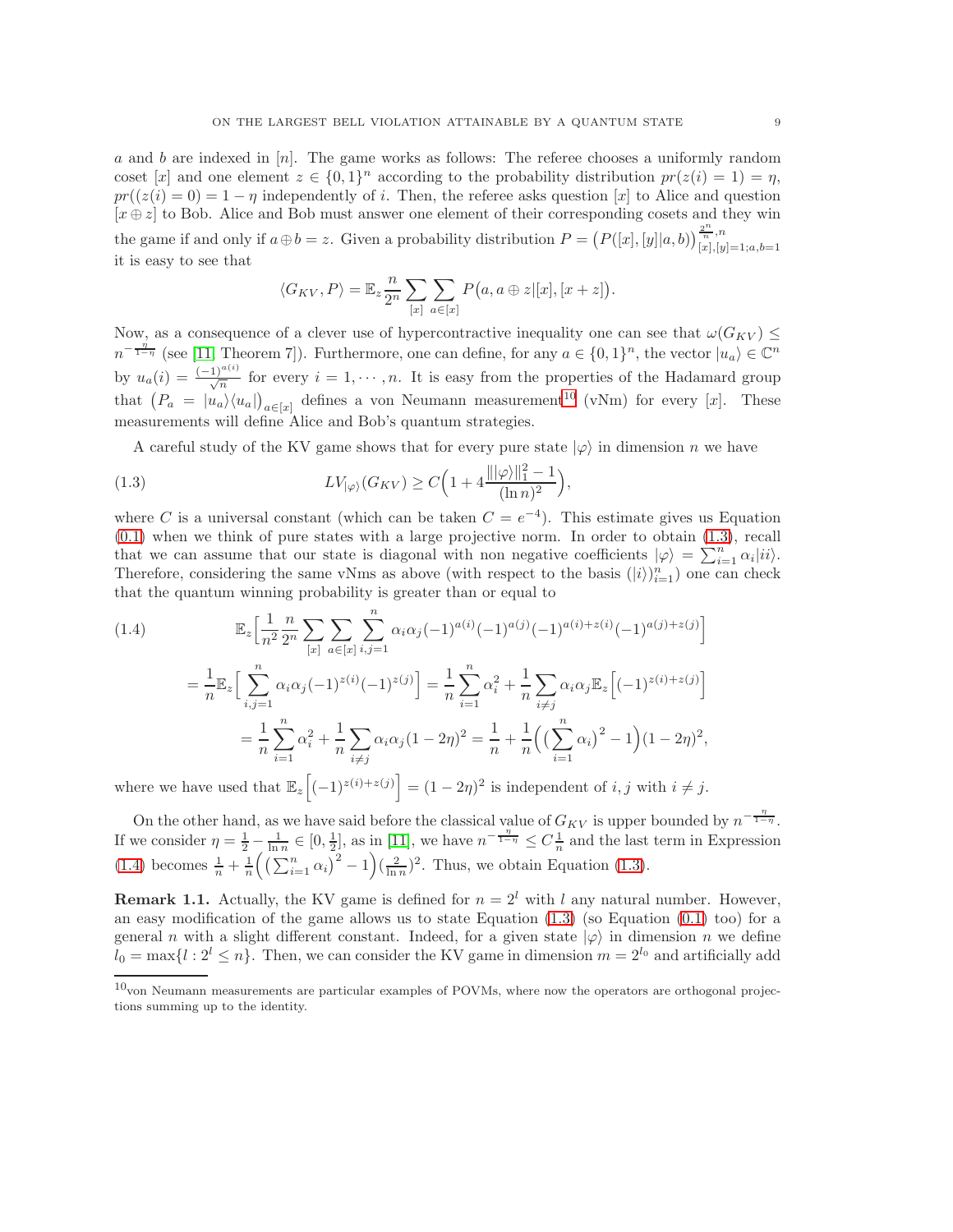an extra  $m + 1$  output for Alice and Bob so that the predicate function of the game is always zero for these new values. Then, the only difference in the classical value of the game is that we must optimize over all families of non negative numbers  $(P(a|x))_{x,a}$ ,  $(Q(b|y))_{y,b}$  such that  $\sum_a P(a|x) \leq 1$ for every x and  $\sum_b Q(b|y) \le 1$  for ever y. However, since all coefficients of the game are positive it is trivial to deduce that the optimum families will verify equality in the previous expressions. Therefore, the classical value of the new game is exactly the classical value of the KV game in dimension m. On the other hand, for every  $a \in \{0,1\}^m$  we can define the vector  $|u_a\rangle \in \mathbb{C}^n$ , by  $u(i) = \frac{(-1)^{a(i)}}{\sqrt{m}}$  if  $1 \leq i \leq m$  and  $u(i) = 0$  otherwise. Then, the same calculation as above shows that if we consider the quantum probability distribution Q constructed with the state  $|\varphi\rangle$  and the von Neumann measurements defined as

$$
\left\{ \left( P_{[x]}^a = |u_a\rangle \langle u_a| \right)_{a \in [x]}, P_{[x]}^{m+1} = \mathbb{1}_{M_n} - \sum_{a \in [x]} |u_a\rangle \langle u_a| \right\} \text{ (and similar for Bob)},
$$

we obtain that

$$
\langle G_{KV}, Q \rangle = \frac{1}{m} \left( \sum_{i=1}^{m} \alpha_i^2 \right) \left( 1 - \left( 1 - 2\eta \right)^2 \right) + \frac{1}{m} \left( \sum_{i=1}^{m} \alpha_i \right)^2 \left( 1 - 2\eta \right)^2.
$$

Then, considering  $\eta = \frac{1}{2} - \frac{1}{\ln m}$  and using that  $n \ge m = 2^{l_0} \ge \frac{n}{2}$  we recover the same estimates as in [\(1.3\)](#page-8-1) with a slight modification in the constant.

Since we are looking for a good measure of  $LV_{|\varphi\rangle}$  for a general pure state  $|\varphi\rangle$ , we must be careful about giving lower bounds depending on the rank (or dimension) of the state. Indeed, in many cases this can distort the essence of a state. With the computations above and the same ideas as in Remark [1.1](#page-8-3) it is easy to see that one can give the following better lower bound for the largest Bell violation of a pure state  $|\varphi\rangle = \sum_{i=1}^{n} \alpha_i |ii\rangle$ ,

$$
LV_{|\varphi\rangle} \ge C \sup_{k=1,\cdots,n} \Big(\frac{\sum_{i=1}^k\alpha_i}{\ln k}\Big)^2,
$$

where  $C$  is a universal constant.

Note that for the maximally entangled state we obtain  $LV_{|\psi_n\rangle} \geq C \frac{n}{(\ln n)^2}$  as it is stated in Theorem [0.2](#page-2-4) (resp. Theorem [1.1\)](#page-7-2). The previous study shows the projective tensor norm as a good candidate to measure the largest Bell violation attainable by a (pure) state. In fact, regarding the previous results, one can wonder whether we can improve Buhrman's et al result to obtain

$$
LV_{|\psi_n\rangle}\geq Cn.
$$

Our Theorem [0.3](#page-3-2) shows that this is not possible. That is, we cannot completely remove the logarithmic factor in Theorem [0.2.](#page-2-4) Theorem [0.3](#page-3-2) (joint with Theorem [0.2\)](#page-2-4) clarifies the asymptotic behavior of the largest Bell violation of the maximally entangled state up to the order of the logarithmic factor:

$$
C\frac{n}{(\ln n)^2}\leq L V_{|\psi_n\rangle}\leq D\frac{n}{\sqrt{\ln n}}.
$$

We must mention that when we restrict to the easier case of von Neumann measurements (vNms) rather than general POVMs one can improve the upper bound in Theorem [0.3](#page-3-2) to obtain  $O(\frac{n}{\ln n})$ .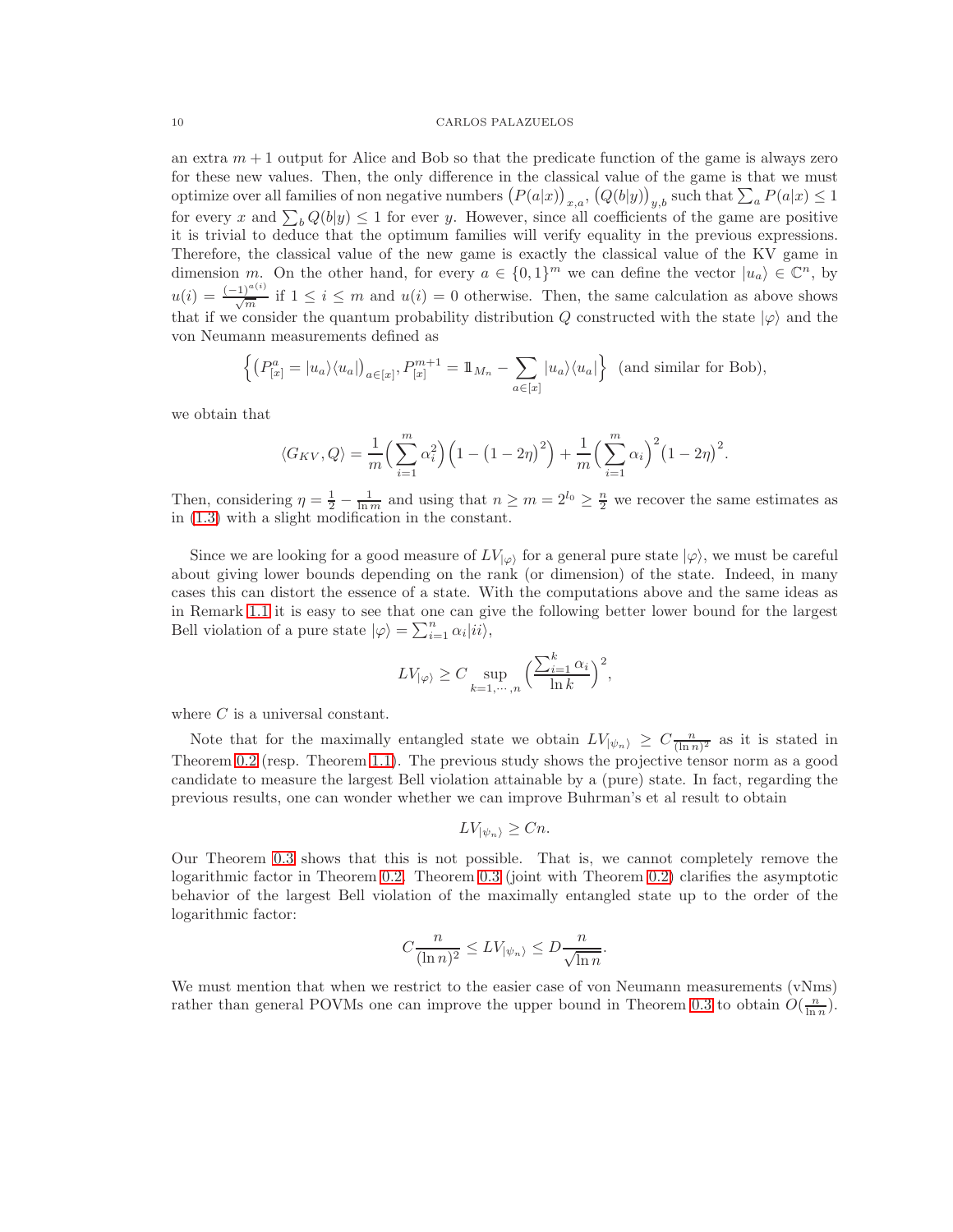Indeed, following Werner's construction ([\[37\]](#page-20-17)), in [\[3\]](#page-19-11) the authors showed that for certain  $p \geq K \frac{\ln n}{n}$ (with  $K > 0.8$ ) the state

$$
\xi_p = p|\psi_n\rangle\langle\psi_n| + (1 - p)\frac{1}{n^2}
$$

is *vNm-local*; that is, one can construct a local hidden variable model to describe any quantum probability distribution  $(tr(P_x^a \otimes Q_y^b \xi_p))_{x,y}^{a,b}$  constructed with vNms  $\{P_x^a\}$ ,  $\{Q_y^b\}$ . Here, we denote by  $\frac{1}{n^2}$  the maximally mixed state. Since  $\frac{1}{n^2}$  is a separable state, one immediately deduces that

$$
LV_{|\psi_n\rangle}^{vN} \le K'\frac{n}{\ln n},
$$

where  $LV_{\ket{\psi}}^{vN}$  denotes the measure  $LV_{\ket{\psi}}$  restricted to quantum probability distributions constructed by applying vNms on the state  $|\psi\rangle$ , and  $K' \leq \frac{5}{2}$ . We must mention, however, that restricting to vNms, though very natural from a physical point of view, simplifies very much the geometry of the problem. Actually, the best estimate in [\[3\]](#page-19-11) for p verifying that  $\xi_p$  is *local* (with general POVMs) is  $\Omega(\frac{1}{n})$ , which leads to an estimate  $LV_{|\psi_n\rangle} \leq Dn$ . It is also worth mentioning that the KV game can be used to improve the upper bound estimates in [\[3\]](#page-19-11). Indeed, since the quantum strategy used in Theorem [0.2](#page-2-4) is constructed with vNms acting on the maximally entangled state in dimension  $n$ , we immediately conclude that  $\frac{(\ln n)^2}{n}$  $\frac{(n)^2}{n}$  is an upper bound for the value  $p_L^{\phi}$  considered in [\[3\]](#page-19-11).

# 2. A relaxation of the problem

<span id="page-10-0"></span>Let us consider the following SDP relaxation for the quantum value of a  $2P1R$ -game G with N questions and K answers, which optimizes over families of real vectors  $\{u_x^a\}_{x,a=1}^{N,K}, \{v_y^b\}_{y,b=1}^{N,K}$ .

<span id="page-10-1"></span>(2.1) 
$$
SDP(G) := \underset{\forall x, \forall a \neq a', \langle u_x^a, u_x^a \rangle = 0}{\text{Maximize:}} \left| \sum_{x, y; a, b=1}^{N, K} G_{x, y}^{a, b} \langle u_x^a, v_y^b \rangle \right|
$$

$$
\text{Subject to: } \forall x, \forall a \neq a', \langle u_x^a, u_x^a \rangle = 0 \text{ and } \forall y, \forall b \neq b', \langle v_y^b, v_y^b \rangle = 0,
$$

$$
\forall x, \|\sum_a u_x^a\| = 1 \text{ and } \forall y, \|\sum_b v_y^b\| = 1.
$$

The orthogonality restriction in [\(2.1\)](#page-10-1) comes from the fact that any quantum probability distribution  $Q \in \mathcal{Q}$  can be written by using von Neumann measurements. However, this process involves an increase in the dimension of the Hilbert spaces. Therefore, this constrain *is not natural* when one is interested in studying the dimension of the considered quantum states; as we are in this work. Furthermore, since we are interested here in fixing the dimension of our quantum states  $\rho$ , we would like to truncate the previous SDP relaxation by requiring the families of vectors  $\{u_x^a\}_{x,a=1}^{N,K}$ ,  $\{v_y^b\}_{y,b=1}^{N,K}$  to have a fixed dimension n. However, this is not possible in general if we want to preserve the orthogonality restrictions, since this restriction implies that  $K$  must be smaller than or equal to  $n$  (while we are typically interested in the opposite case). In order to save this problem we will consider the following optimization problem, which optimizes over families of real vectors  $\{u_x^a\}_{x,a=1}^{N,K}$ ,  $\{v_y^b\}_{y,b=1}^{N,K}$ :

(2.2) 
$$
\omega_{OP_{\infty}}(G) := \underset{\forall x, y, a, b=1}{\text{Maximize:}} \left\| \sum_{x,y,a,b=1}^{N,K} G_{x,y}^{a,b} \langle u_x^a, v_y^b \rangle \right\|
$$

$$
\text{Subject to: } \forall x, \sup_{\alpha_x^a = \pm 1} \left\| \sum_{x,a=1}^{K} \alpha_x^a u_x^a \right\| \le 1,
$$

$$
\forall y, \sup_{\alpha_y^b = \pm 1} \left\| \sum_{b=1}^{K} \alpha_y^b v_y^b \right\| \le 1.
$$

Then, it is very easy to see that  $\omega_{OP_{\infty}}(G)$  is a relaxation for the problem of computing the quantum value of a 2P1R-game G and it verifies that  $SDP(G) \leq \omega_{OP_{\infty}}(G)$  for every G. The value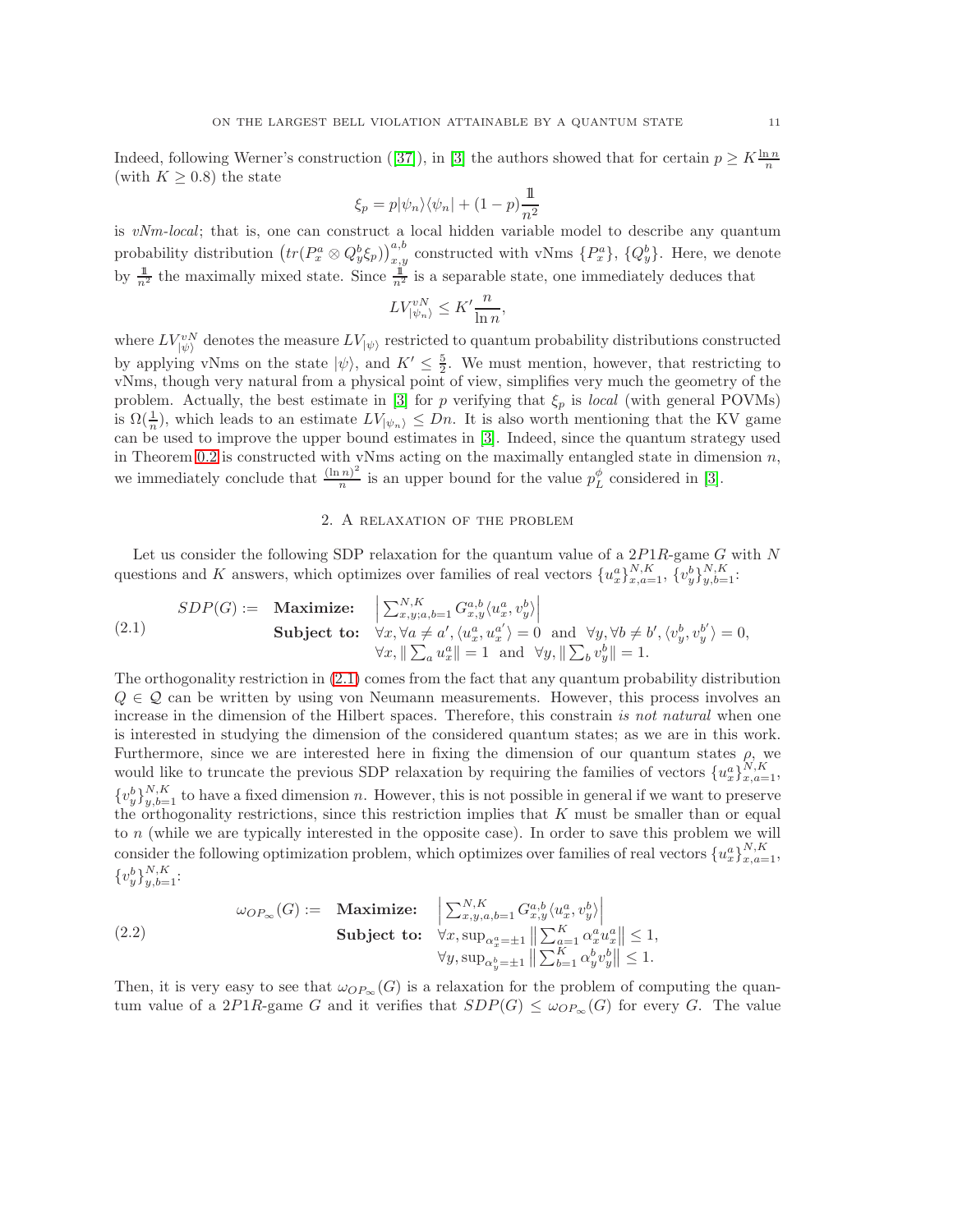$\omega_{OP<sub>∞</sub>}(G)$  is a natural generalization of  $SDP(G)$  which removes the orthogonality restriction and so, it admits restrictions in the dimension of the vectors. We will call  $\omega_{OP_n}(G)$  the value of the previous optimization problem with the extra restriction:  $u_x^a, v_y^b \in \mathbb{R}^n$  for every  $x, y, a, b$ . Then, we have

# <span id="page-11-0"></span>Theorem 2.1.

$$
\omega_{OP_n}(G) \le D \frac{n}{\sqrt{\ln n}} \omega(G)
$$

*for every* 2P1R*-game* G*, where* D *is a universal constant.*

We think that Theorem [2.1](#page-11-0) and Theorem [0.4](#page-4-1) can be of independent interest for computer scientists.  $\omega_{OP_n}$  is the natural generalization of  $SDP$  when we want to impose "low dimensional solutions" (where orthogonality restrictions no longer make sense since we will have  $K > n$ ). As far as we know the question of rounding low-dimensional solutions of these kinds of optimization problems has not received much attention. Some interesting papers in this direction are [\[4\]](#page-19-6), [\[8\]](#page-19-7), [\[9\]](#page-19-8).

Since in this paper we want to work in the general context of Bell inequalities (rather than restricting to the specific case of 2P1R-games) we have to consider a modification of the definition of  $\omega_{OP_{\infty}}$  (resp.  $\omega_{OP_n}$ ). Indeed, the non-signaling condition verified by the classical and quantum probability distributions plays an important role in this case and one has to impose an extra restriction in the definition of  $\omega_{OP_n}$  to avoid trivial cases where  $\omega(M) = 0$  and  $\omega_{OP_n}(M) > 0$ , which makes not possible any result like Theorem [0.4](#page-4-1) (see [\[20,](#page-20-0) Section 5] for a complete study on the geometry of the problem). Then, for a given Bell inequality  $M \in \mathcal{M}^{N,K}$ , we consider the optimization problem presented in the introduction, which optimizes over families of real  $n$ dimensional vectors  $\{u_x^a\}_{x,a=1}^{N,K}, \{v_y^b\}_{y,b=1}^{N,K}, z$ :

$$
\overline{\omega}_{OP_n}(M) := \begin{array}{ll}\text{Maximize:} & \left| \sum_{x,y,a,b=1}^{N,K} M_{x,y}^{a,b} \langle u_x^a, v_y^b \rangle \right| \\ \text{Subject to:} & \forall x, y, \sum_{a=1}^K u_x^a = \sum_{b=1}^K v_y^b = z \ (*), \\ & \forall x, \sup_{\alpha_x^a = \pm 1} \left\| \sum_{a=1}^K \alpha_x^a u_x^a \right\| \le 1, \\ & \forall y, \sup_{\alpha_y^b = \pm 1} \left\| \sum_{b=1}^K \alpha_y^b v_y^b \right\| \le 1. \end{array}
$$

We re-state here our main Theorem [0.4.](#page-4-1)

**Theorem.** For all natural numbers n, N, K and every  $M \in \mathcal{M}^{N,K}$  we have

$$
\overline{\omega}_{OP_n}(M) \le D \frac{n}{\sqrt{\ln n}} \omega(M),
$$

*where* D *is a universal constant.*

The proofs of Theorem [0.4](#page-4-1) and Theorem [2.1](#page-11-0) are the same, but in the first case we have the extra difficulty of restricting to a certain "affine subspace" described by condition (\*). In particular, Theorem [2.1](#page-11-0) can be obtained by following exactly the same proof as the one we will give for Theorem [0.4](#page-4-1) with obvious modifications. We will postpone the proof of Theorem [0.4](#page-4-1) to Section [3](#page-13-0) and we will finish this section by showing how to obtain Theorem [0.3](#page-3-2) from Theorem [0.4.](#page-4-1)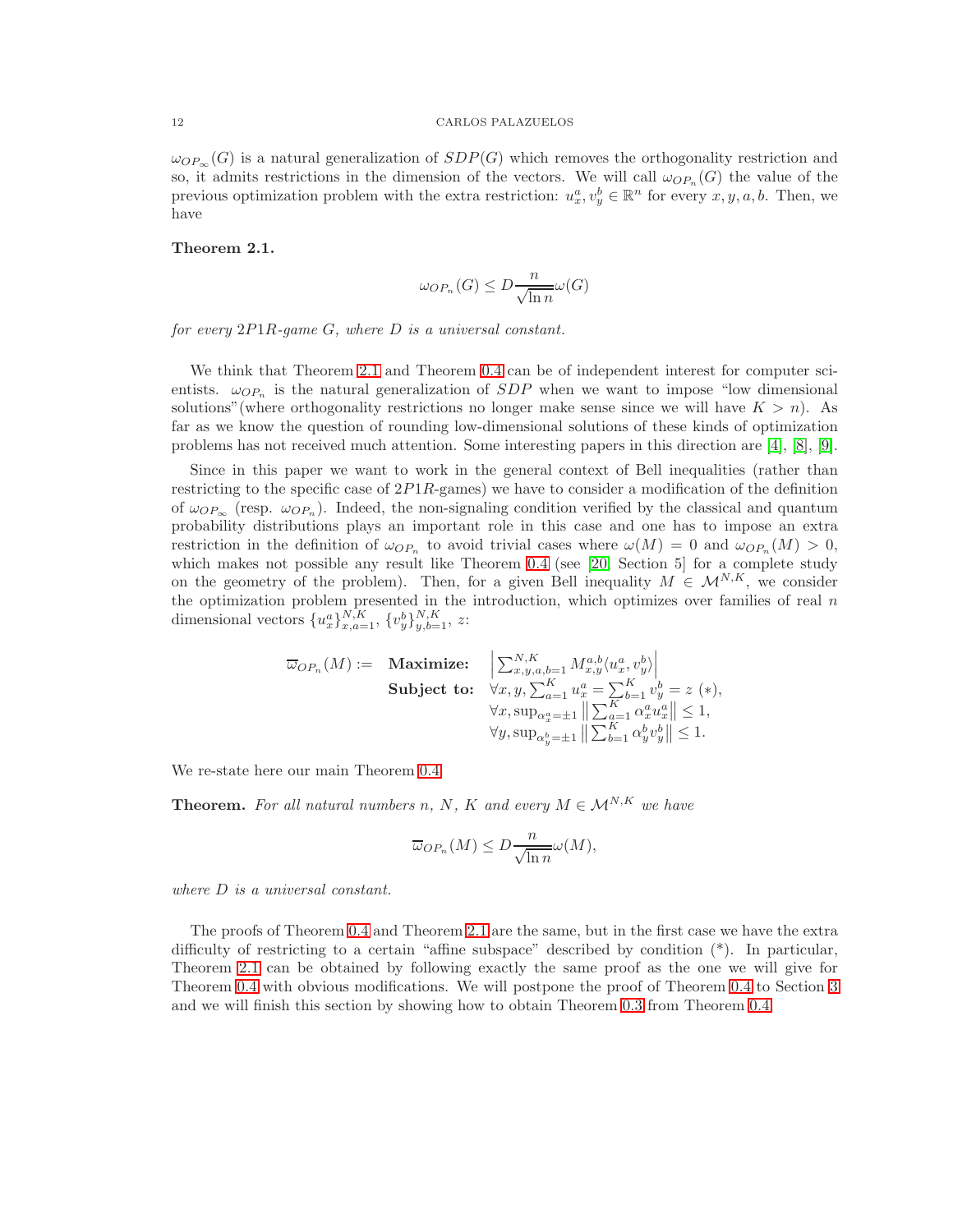*Proof of Theorem [0.3.](#page-3-2)* Let us consider a Bell inequality  $M \in \mathcal{M}^{N,K}$  such that  $\omega(M) \leq 1$ . We must show that

$$
\Big|\sum_{x,y;a,b=1}^{N,K} M_{x,y}^{a,b} Q_{x,y}^{a,b}\Big| \le D\frac{n}{\sqrt{\ln n}}
$$

for every  $Q \in \mathcal{Q}_{|\psi_n\rangle}^{N,K}$ . By definition  $Q_{x,y}^{a,b} = tr(E_x^a \otimes F_y^b |\psi_n\rangle \langle \psi_n|)$  for every  $x, y, a, b$ , where  $\{E_x^a\}_{x,a}$ and  $\{F_y^b\}_{y,b}$  are POVMs in dimension n and  $|\psi_n\rangle = \frac{1}{\sqrt{n}} \sum_{i=1}^n |ii\rangle$ . Then, we can write

$$
tr(E_x^a \otimes F_y^b |\psi_n\rangle \langle \psi_n|) = \frac{1}{n} \sum_{i,j=1}^n E_x^a(i,j) F_y^b(i,j) = \frac{1}{n} \sum_{i,j=1}^n (E_x^a)^t(j,i) F_y^b(i,j) = \frac{1}{n} tr((E_x^a)^t F_y^b),
$$

where  $t$  denotes the transpose. Therefore,

$$
\Big| \sum_{x,y;a,b} M_{x,y}^{a,b} Q_{x,y}^{a,b} \Big| = \Big| \frac{1}{n} \sum_{i=1}^n \sum_{x,y;a,b} M_{x,y}^{a,b} \big( (E_x^a)^t F_y^b \big)(i,i) \Big| = \Big| \frac{1}{n} \sum_{i=1}^n \sum_{x,y;a,b} M_{x,y}^{a,b} \langle u_x^{a,i}, v_y^{b,i} \rangle \Big|
$$
  
(2.3) 
$$
\leq \sup_{i=1,\cdots,n} \Big| \sum_{x,y;a,b} M_{x,y}^{a,b} \langle u_x^{a,i}, v_y^{b,i} \rangle \Big|,
$$

<span id="page-12-0"></span>where  $|u_x^{a,i}\rangle = \overline{E_x^a}|i\rangle$  for every  $x, a, i$  and  $|v_y^{b,j}\rangle = F_y^b|j\rangle$  for every  $y, b, j$ .

Note that for a fixed  $i = 1, \dots, n$ , we trivially have

<span id="page-12-1"></span>(2.4) 
$$
\sum_{a=1}^{K} u_x^{a,i} = \sum_{b=1}^{K} v_y^{b,i} = |i\rangle
$$

for every x, y. Furthermore, for every x and every  $(\alpha_a)_{a=1}^K \in \{-1,1\}^K$ , we have that

<span id="page-12-2"></span>(2.5) 
$$
\Big\|\sum_{a=1}^K \alpha_a u_x^{a,i}\Big\| = \Big\|\sum_{a=1}^K \alpha_a \overline{E_x^a}|i\rangle\Big\| \le \Big\|\sum_{a=1}^K \alpha_a \overline{E_x^a}\Big\|_{M_n} \le 1;
$$

and analogously for the  $v_y^{b,i}$ 's, where the last inequality follows from the fact that  $\{E_x^a\}_a$  is a POVM. Therefore, for every  $i = 1, \dots, n$  the families of *n*-dimensional (possibly complex) vectors  $\{u_x^{a,i}\}_{x,a}$ and  $\{v_y^{b,i}\}_{y,b}$  verify the conditions in [\(0.2\)](#page-3-3). The only thing left to do is to show that these vectors can be assumed to be real. Indeed, if this is true, we can apply Theorem [0.4](#page-4-1) to conclude

$$
\Big|\sum_{x,y;a,b} M_{x,y}^{a,b} Q_{x,y}^{a,b}\Big| \leq \sup_{i=1,\cdots,n} \Big|\sum_{x,y;a,b} M_{x,y}^{a,b} \langle u_x^{a,i}, v_y^{b,i} \rangle \Big| \leq D \frac{n}{\sqrt{\ln n}}.
$$

We can assume the families  $\{u_x^{a,i}\}_{x,a}$  and  $\{v_y^{b,i}\}_{y,b}$  to be formed by real vectors by replacing n with  $2n$  (which means just a slight modification in the constant  $D$ ). To see this we note that Equation [\(2.3\)](#page-12-0) can be read as

$$
\Big|\sum_{x,y;a,b}M^{a,b}_{x,y}Q^{a,b}_{x,y}\Big|=\Big|Re\Big(\sum_{x,y;a,b}M^{a,b}_{x,y}Q^{a,b}_{x,y}\Big)\Big|\leq \sup_{i=1,\cdots,n}\Big|\sum_{x,y;a,b}M^{a,b}_{x,y}Re(\langle u^{a,i}_x,v^{b,i}_y\rangle)\Big|,
$$

where  $Re(z)$  denote the real part of z. On the other hand, if we define the vectors  $\tilde{u}_x^{a,i} =$  $Re(u_x^{a,i}) \oplus Im(u_x^{a,i}) \in \mathbb{R}^{2n}$  and  $\tilde{v}_y^{b,j} = Re(v_y^{b,j}) \oplus Im(v_y^{b,j}) \in \mathbb{R}^{2n}$ , we obtain new real vectors verifying  $\langle \tilde{u}_x^{a,i}, \tilde{v}_y^{b,i} \rangle = Re(\langle u_x^{a,i}, v_y^{b,i} \rangle)$  for every  $x, a$  and also conditions [\(2.4\)](#page-12-1) and [\(2.5\)](#page-12-2).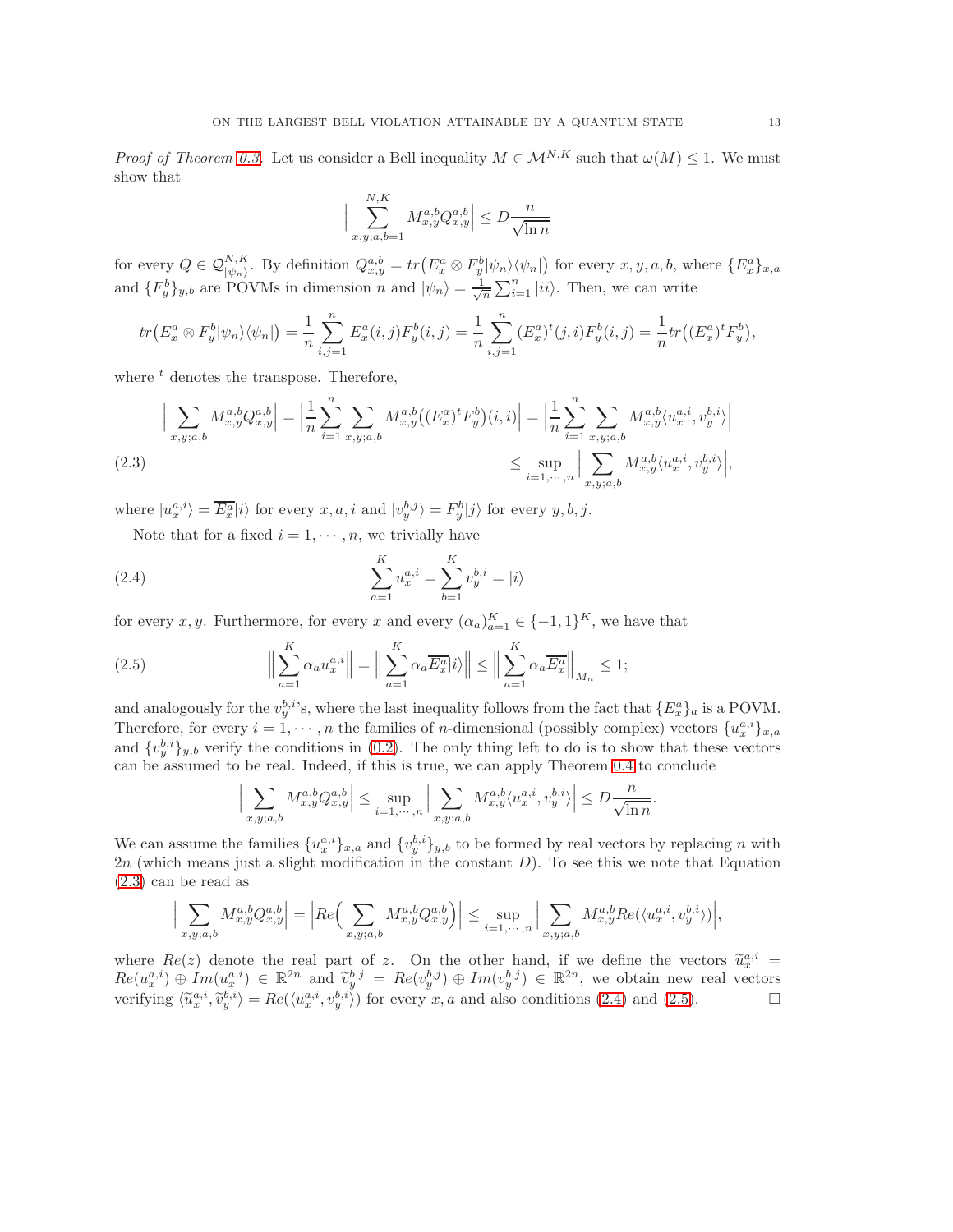#### 3. proof of the main result

<span id="page-13-0"></span>3.1. **Proof of Theorem [0.4.](#page-4-1)** The proof of Theorem [0.4](#page-4-1) will follow the same lines as [\[20,](#page-20-0) Theorem 18]. However, we will present here a simpler approach to the problem avoiding, in particular, the use of [\[7\]](#page-19-10) (via [\[20,](#page-20-0) Theorem 19]). Our proof relies on Lemma [3.1](#page-14-0) proven below. In order to make the proof of Theorem [0.4](#page-4-1) completely understandable for every reader, we will start by introducing a few definitions and basic results. In the following we will denote by  $\ell_2^n$  the space  $\mathbb{R}^n$  with the Euclidean norm<sup>[11](#page-13-1)</sup> and by  $\ell_{\infty}^n$  the space  $\mathbb{R}^n$  with the sup-norm. We will denote by  $\ell_2$  and  $\ell_{\infty}$  the corresponding infinite dimensional spaces. On the other hand, given a linear map  $T : X \to Y$ between two finite dimensional normed spaces, we will denote the norm of T by

$$
||T|| := \sup_{x \in B_X} ||T(x)||_Y,
$$

where  $B_X$  is the unit ball of X. Note that for a linear map  $T : \ell_{\infty}^K \to \ell_2^n$  defined as  $T(|a\rangle) = |u_a\rangle$ for every a, where  $(|a\rangle)_{a=1}^K$  denotes the standard basis in  $\mathbb{R}^K$ , we have

<span id="page-13-3"></span>(3.1) 
$$
||T|| = \sup_{(\alpha_a)_a \in \{-1,1\}^K} \left\| \sum_{a=1}^K \alpha_a |u_a\rangle \right\|_{\ell_2^n} = \sup_{\sum_{i=1}^n |\beta_i|^2 = 1} \sum_{a=1}^K \left| \sum_{i=1}^n \beta_i \langle u_a | i \rangle \right|.
$$

In the particular case where  $T: \ell_2^n \to Y$ , we will be also interested in the following norm of T,

$$
\ell(T) := \mathbb{E}\Big(\Big\|\sum_{i=1}^n g_i T(|i\rangle)\Big\|_Y^2\Big)^{\frac{1}{2}},
$$

where  $(|i\rangle)_{i=1}^n$  denotes the standard basis of  $\ell_2^n$  and  $(g_i)_{i=1}^n$  is a sequence of independent normalized real random Gaussian variables. An easy computation shows

<span id="page-13-5"></span>(3.2) 
$$
\ell(T) = \mathbb{E}\Big(\big\|T\big(\sum_{i=1}^n g_i|i\rangle\big)\big\|_Y^2\Big)^{\frac{1}{2}} \leq \|T\|\mathbb{E}\Big(\Big\|\sum_{i=1}^n g_i|i\rangle\Big\|_{\ell_2^n}^2\Big)^{\frac{1}{2}} \leq \sqrt{n}\|T\|
$$

for every linear map  $T : \ell_2^n \to Y$ . According to Kahane-Khinchin inequality (see for instance [\[35\]](#page-20-18), pp 16) we know that

<span id="page-13-4"></span>(3.3) 
$$
\ell(T) \leq K_{1,2} \mathbb{E} \left\| \sum_{i=1}^{n} g_i T(|i\rangle) \right\|_{Y}
$$

for every  $T: \ell_2^n \to Y$ , where  $K_{1,2}$  is a universal constant.

Finally we will introduce a third norm for a given linear map  $T : X \to Y$ . We say that T is 2-summing if there exists a constant  $C \geq 0$  such that for every  $N \in \mathbb{N}$  and every sequence of elements  $x_1, \dots, x_N$  in X the following inequality holds:

<span id="page-13-2"></span>(3.4) 
$$
\left(\sum_{i=1}^{N} ||T(x_i)||_Y^2\right)^{\frac{1}{2}} \leq C \sup_{x^* \in B_{X^*}} \left(\sum_{i=1}^{N} |x^*(x_i)|^2\right)^{\frac{1}{2}}.
$$

In this case we define the 2- summing norm of T as  $\pi_2(T) := \inf\{C : C$  verifies  $(3.4)\}\.$  $(3.4)\}\.$  $(3.4)\}\.$  A particularly simple case is when  $T : \ell_{\infty} \to \ell_{\infty}$  is a diagonal map defined by a sequence  $(\lambda_i)_{i=1}^{\infty}$  (that is,  $T(|i\rangle) = \lambda_i |i\rangle$  for every i). In this case, one can see that  $\pi_2(T) = ||(\lambda_i)_{i=1}^{\infty}||_2$ . It is also easy to verify from its definition that the 2-summing operators form an operator ideal. In particular, for

<span id="page-13-1"></span> $11$ Note that we used this notation so far to denote the complex *n*-dimensional Hilbert space. Here, we will restrict to real spaces.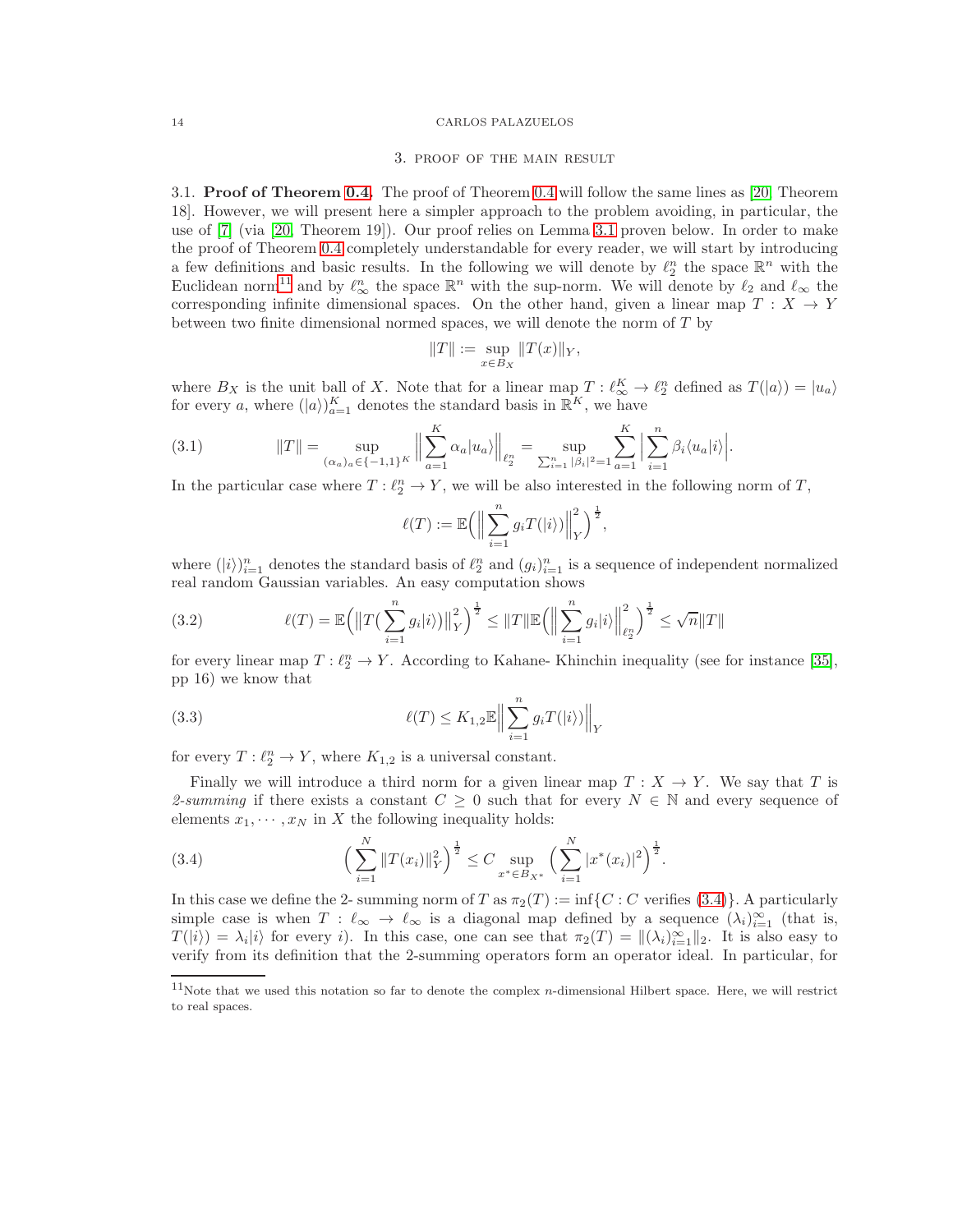all linear maps between Banach spaces  $T : X \to Y$ ,  $S : Y \to Z$  and  $Q : Z \to W$  we have that  $\pi_2(Q \circ S \circ T) \leq ||Q||\pi_2(S)||T||$ . *Grothendieck inequality* has been already used in several problems of quantum information theory (see [\[32\]](#page-20-19) for a complete survey of the topic). As an immediate consequence of Grothendieck inequality we deduce that for every linear map  $T : \ell_{\infty} \to \ell_2$  we have

<span id="page-14-2"></span>
$$
\pi_2(T) \le K_G ||T||,
$$

where  $K_G$  is the *Grothendieck constant*, which is known to verify  $K_G < 1.78^{12}$  $K_G < 1.78^{12}$  $K_G < 1.78^{12}$ . The following inequality will be very helpful in the proof of Lemma [3.1.](#page-14-0) Let  $a: \ell_2 \to \ell_\infty$  and  $b: \ell_\infty \to \ell_2$  be two linear maps, then

<span id="page-14-3"></span>(3.6) 
$$
|tr(b \circ a)| \leq \pi_2(b)\pi_2(a) \leq K_G ||b|| \pi_2(a).
$$

Here, the first inequality is a consequence of *trace duality* (see for instance [\[15\]](#page-20-20)) and the second one follows from Equation [\(3.5\)](#page-14-2).

The following lemma will be crucial in the proof of Theorem [0.4.](#page-4-1)

<span id="page-14-0"></span>**Lemma 3.1.** For all natural numbers  $n, N \in \mathbb{N}$  and all linear maps  $S: \ell_2^n \to \ell_\infty^N$  and  $T: \ell_\infty^N \to \ell_2^n$ *we have*

$$
\big| tr(T \circ S) \big| \leq C \sqrt{\frac{n}{\ln n}} \|T\| \ell(S),
$$

*where* C *is a universal constant.*

The key point in the proof of Lemma [3.1](#page-14-0) is a nice consequence of the concentration of measure phenomenon given by Ledoux and Talagrand. It has already been used in the study of cotype constants in Banach space theory. In particular, we develop here some ideas from [\[19\]](#page-20-21).

*Proof.* According to [\[25,](#page-20-22) Theorem 12.10] applied to the Gaussian process  $X_t = \sum_{i=1}^n g_i \langle t | S | i \rangle$ ,  $t = 1, \dots, N$ , there exists a Gaussian sequence  $(Y_k)_{k \geq 1}$  with  $||Y_k||_2 \leq C \frac{\ell(S)}{\sqrt{\ln(kS)}}$  $\frac{k(S)}{\ln(k+1)}$  for every  $k \geq 1$ and such that for every  $t = 1, \dots, N$  we have

$$
X_t = \sum_{k \ge 1} \alpha_k(t) Y_k,
$$

where  $\alpha_k(t) \geq 0$ ,  $\sum_{k>1} \alpha_k \leq 1$  and the series converges almost surely in  $L_2$ . Then, for every  $k \geq 1$  $k\geq 1$  and the series converges almost surely in  $L_2$ . Then, for every  $k\geq 1$ we can define  $u_k = \sqrt{\ln(k+1)} \sum_{i=1}^n \langle Y_k, g_i \rangle |i\rangle \in \ell_2^n$ ,  $v_k = \sum_{t=1}^N \alpha_k(t) |y\rangle \in \ell_\infty^N$  and the previous properties guarantee that  $||u_k|| \leq C\ell(S)$  and  $||v_k|| \leq 1$  for every k. Let us consider now the linear maps  $A: \ell_2^n \to \ell_\infty$ ,  $D: \ell_\infty \to \ell_\infty$  and  $B: \ell_\infty \to \ell_\infty^N$  define by  $A(|i\rangle) = \sum_{k\geq 1} \langle u_k|i\rangle |k\rangle$  for every  $i = 1, \cdots, n; D(|k\rangle) = \frac{1}{\sqrt{\ln(k)}}$  $\frac{1}{\ln(k+1)}|k\rangle$  for every  $k \geq 1$  and  $B(|k\rangle) = v_k$  for every  $k \geq 1$  respectively. Cauchy-Schwartz inequality implies that  $||A|| \leq C' \ell(s)$ , whereas it is easy to check that  $||D|| \leq 1$ and  $||B|| \leq 1$ . Furthermore, the following factorization holds:

$$
S = B \circ D \circ A.
$$

<span id="page-14-1"></span><sup>12</sup> Actually, to state inequality (3.[5\)](#page-14-2) it is enough to invoke the *little Grothendieck theorem* which gives us a constant  $\sqrt{\frac{\pi}{2}}$ .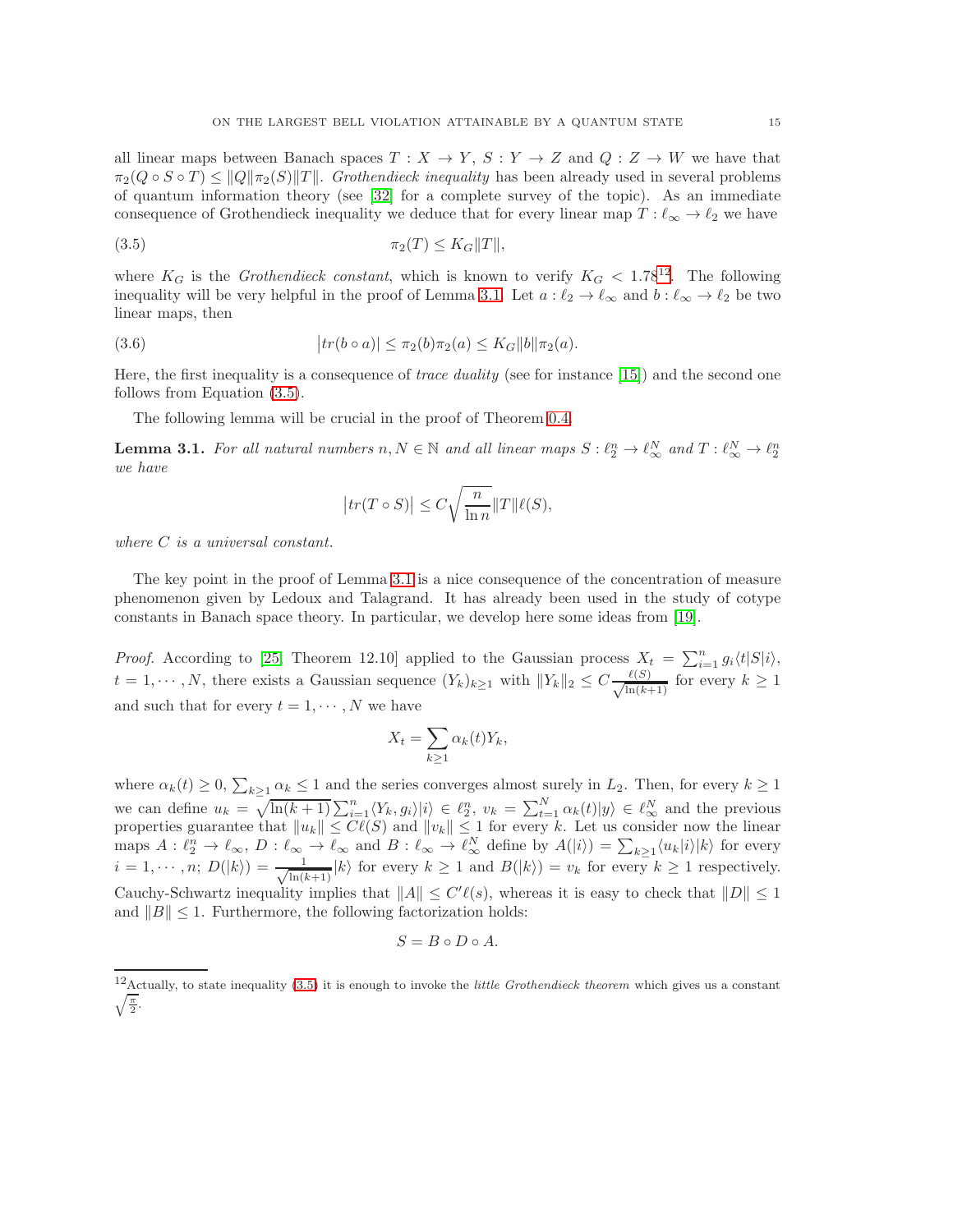Following [\[19,](#page-20-21) Lemma 3.3] we write  $D = D_1 + D_2$  where  $D_1$  is the diagonal operator associated to the sequence  $\tilde{D}_1 = (\frac{1}{\sqrt{\ln 2}}, \cdots, \frac{1}{\sqrt{\ln(n)}})$  $\frac{1}{\ln(n+1)}, 0, 0, \cdots$ ). Then, we have

$$
|tr(T \circ S)| = |tr(T \circ B \circ D \circ A)| \leq |tr(T \circ B \circ D_1 \circ A)| + |tr(T \circ B \circ D_2 \circ A)|.
$$

Now, according to Equation [\(3.6\)](#page-14-3) and the ideal property of 2-summing operators we have

$$
\big| tr(T \circ B \circ D_1 \circ A) \big| \leq K_G \pi_2(D_1 \circ A) \| T \circ B \| \leq K_G \pi_2(D_1) \| A \| \| T \| \| B \| \leq C'' \sqrt{\frac{n}{\ln n}} \ell(S) \| T \|,
$$

where we have used  $\pi_2(D_1) = \|\tilde{D}_1\|_2 \le \tilde{C}\sqrt{\frac{n}{\ln n}}$ . On the other hand, if we denote  $id_n: \ell_2^n \to \ell_\infty^n$ ∞ the identity map, we have

$$
|tr(T \circ B \circ D_2 \circ A)| = |tr(id_n^{-1} \circ id_n \circ T \circ B \circ D_2 \circ A)| \leq K_G \pi_2 (id_n \circ T \circ B \circ D_2 \circ A) ||id_n^{-1}||
$$
  

$$
\leq K_G ||id_n || \pi_2(T) ||B|| ||D_2|| ||A|| ||id_n^{-1}|| \leq C''' \sqrt{\frac{n}{\ln n}} ||T|| \ell(S),
$$

where we have used that  $||D_2|| \leq \frac{1}{\sqrt{\ln(n)}}$  $\frac{1}{\ln(n+1)}$ ,  $\pi_2(T) \leq K_G ||T||$ ,  $||id_n|| = 1$  and  $||id_n^{-1}|| = \sqrt{n}$ . Therefore, we obtain that

$$
|tr(T \circ S)| \leq \tilde{C} \sqrt{\frac{n}{\ln n}} ||T|| \ell(S),
$$

as we wanted.  $\square$ 

<span id="page-15-1"></span>**Remark [3.1](#page-14-0).** We note that Lemma 3.1 is optimal. Indeed, if we consider the map  $id_n: \ell_2^n \to \ell_{\infty}^n$ it is well known that  $\ell(id_n) \leq c\sqrt{\ln n}$  for some universal constant c and we also have  $||id_n^{-1}|| = \sqrt{n}$ . On the other hand, we trivially have  $tr(id_n^{-1} \circ id_n) = n$ .

<span id="page-15-0"></span>**Lemma 3.2.** Let  $R = (R(x|a))_{x,a=1}^{N,K}$  be a family of real numbers such that  $\sum_{a=1}^{K} R(x|a) = C$  for *every*  $x = 1, \dots, N$ , where *C is a constant. Let us denote*  $\Lambda = \sup_{x=1, \dots, N} \sum_{a=1}^{K} |R(x|a)|$ *. Then, we can write*  $R = \lambda P_1 + \mu P_2$  *such that*  $P_i \in S(N, K)$  *for*  $i = 1, 2$  *and*  $|\lambda| + |\mu| = \Lambda$ *. Here, we denote* 

$$
S(N, K) = \Big\{ (P(x|a))_{x,a=1}^{N,K}: P(x|a) \ge 0 \text{ and } \sum_{a=1,\cdots,K} P(x|a) = 1 \text{ for every } x, a \Big\}.
$$

*Proof.* We can assume the constant  $C$  to be positive. For every  $x$ , we denote

$$
A_x^+ = \{a : R(x|a) > 0\}
$$
 and  $A_x^- = \{a : R(x|a) \le 0\}.$ 

Also, we denote

$$
M = \sup_{x} \sum_{a \in A_x^+} R(x|a) \text{ and } m = \inf_{x} \sum_{a \in A_x^-} R(x|a).
$$

Since the case  $m = 0$  is trivial we can assume that  $m < 0$ . The fact that  $\sum_a R(x|a) = C$  for every  $x$  guarantees that the previous sup and inf are attained in the same  $x$ . In particular note that  $M + m = C$  and  $M - m = \Lambda$ . Therefore, we can write  $R = MP_1 + mP_2$ , where we define, for each x:  $P_1(a|x) = \frac{R(a|x)}{M}$  for  $a \in \{1, \dots, K-1\} \cap A_x^+$ ,  $P_1(a|x) = 0$  for  $a \in \{1, \dots, K-1\} \cap A_x^-$ ,  $P_1(K|x) = 1 - \sum_{a=1}^{k-1} P_1(a|x)$  and  $P_2(a|x) = \frac{R(a|x)}{m}$  for  $a \in \{1, \dots, K-1\} \cap A_x$ ,  $P_2(a|x) = 0$  for  $a \in \{1, \dots, K-1\} \cap A_x^+, P_2(K|x) = 1 - \sum_{a=1}^{k-1} P_2(a|x).$  Since  $P_1$  and  $P_2$  belong to  $S(N, K)$  and  $|M| + |m| = \Lambda$  we conclude the proof.

We are now ready to prove our main result.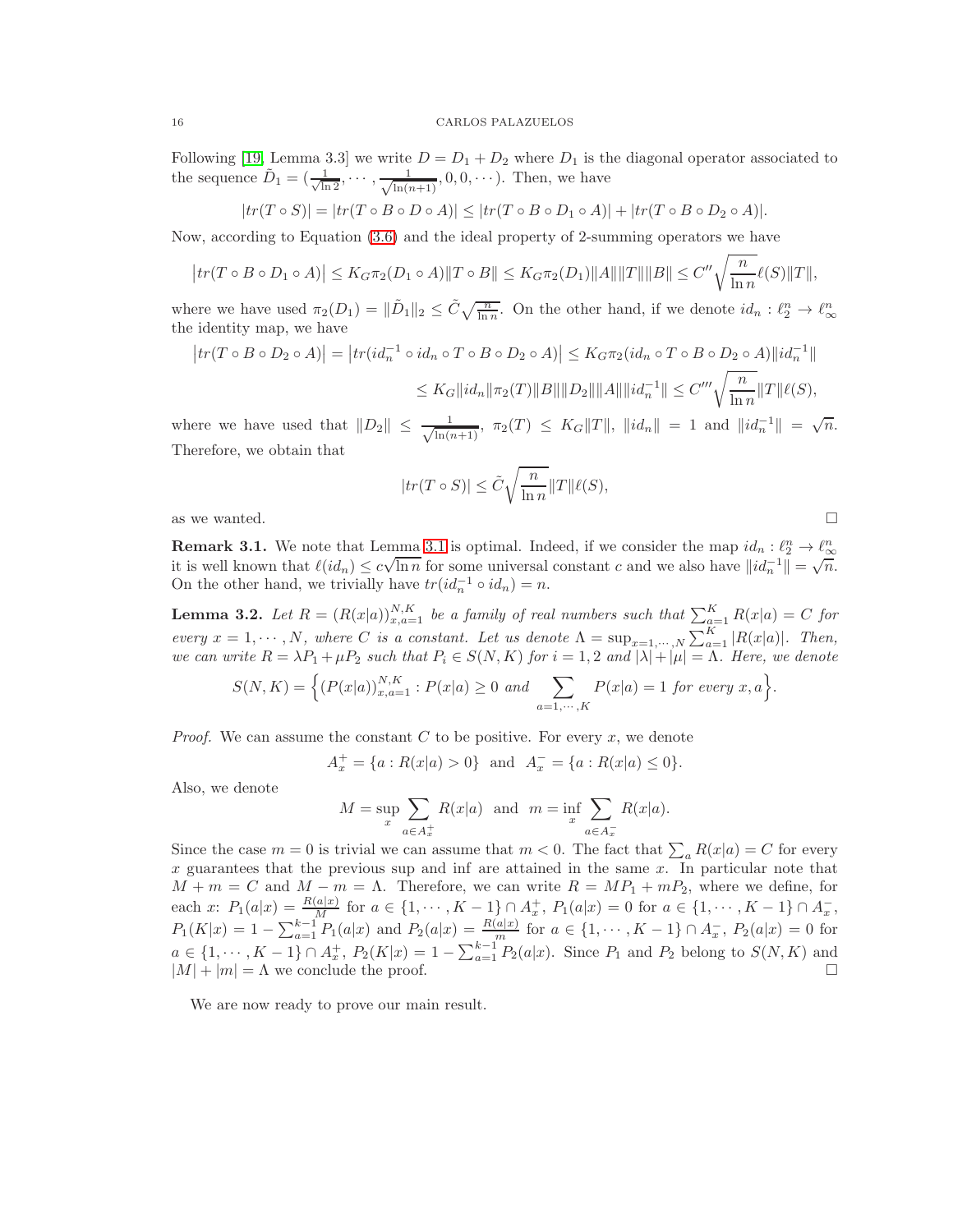*Proof of Theorem [0.4.](#page-4-1)* Let us consider an element  $M \in \mathcal{M}^{N,K}$  such that  $\omega(M) \leq 1$  and some families of vectors  $\{u_x^a\}_{x,a}$  and  $\{v_y^b\}_{y,b}$  verifying conditions [\(0.2\)](#page-3-3). We must show that

$$
\Big|\sum_{x,y,a,b}M^{a,b}_{x,y}\langle u^a_x,v^b_y\rangle\Big|\leq D\frac{n}{\sqrt{\ln n}}
$$

for a certain universal constant D.

In order to fit Lemma [3.1](#page-14-0) in our context we must "twist" our Bell inequality M in the spirit of [\[20,](#page-20-0) Section 5]. For every fixed  $y = 1, \dots, N$ , we consider the linear maps

$$
u_y: \ell_2^n \to \ell_{\infty}^{K-1} \text{ defined by } u_y(|i\rangle) = \sum_{b=1}^{K-1} \sum_{x,a=1}^{N,K} \left( M_{x,y}^{a,b} - M_{x,y}^{a,K} \right) u_x^a(i)|b\rangle \text{ for every } 1 \le i \le n
$$

and

$$
u_{N+1}: \ell_2^n \to \ell_{\infty}^{K-1}
$$
 defined by  $u_{N+1}(|i\rangle) = \sum_{y=1}^N \sum_{x,a=1}^{N,K} M_{x,y}^{a,K} u_x^a(i)|1\rangle$  for every  $1 \le i \le n$ .

On the other hand, we will also consider the linear maps

$$
v_y: \ell_\infty^{K-1} \to \ell_2^n
$$
 defined by  $v_y(|b\rangle) = v_y^b$  for every  $1 \le b \le K - 1$ ,

and

$$
v_{N+1}: \ell_{\infty}^{K-1} \to \ell_2^n \text{ defined by } v_{N+1}(|b\rangle) = \begin{cases} 0 & \text{if } |b\rangle \neq |1\rangle \\ \sum_{b=1}^K v_1^b & \text{if } |b\rangle = |1\rangle. \end{cases}
$$

Then, trivial computations show that

$$
\sum_{x,y;a,b=1}^{N,K} M_{x,y}^{a,b} \langle u_x^a, v_y^b \rangle = \sum_{y=1}^{N+1} tr(v_y \circ u_y).
$$

Now, according to Equation [\(3.1\)](#page-13-3) and conditions [\(0.2\)](#page-3-3) we have that  $||v_y|| \le 1$  for every  $y =$  $1, \dots, N+1$ . Therefore, according to Lemma [3.1](#page-14-0) we have

$$
\Big|\sum_{x,y;a,b=1}^{N,K} M_{x,y}^{a,b} \langle u_x^a, v_y^b \rangle \Big| \le \sum_{y=1}^{N+1} \Big| tr(v_y \circ u_y) \Big| \le C \sqrt{\frac{n}{\ln n}} \sum_{y=1}^{N+1} \ell(u_y).
$$

Our statement will follow then from the estimate

<span id="page-16-0"></span>(3.7) 
$$
\sum_{y=1}^{N+1} \ell(u_y) \le 3K_{1,2}\sqrt{n}.
$$

First, according to Equation [\(3.3\)](#page-13-4) we have

$$
\sum_{y=1}^{N} \ell(u_y) \le K_{1,2} \sum_{y=1}^{N} \mathbb{E} \Big\| \sum_{i=1}^{n} g_i u_y(|i\rangle) \Big\|_{\ell_{\infty}^{K-1}} = K_{1,2} \sum_{y=1}^{N} \mathbb{E} \sup_{b=1,\cdots,K-1} \Big| \sum_{x,a=1}^{N,K} \left( M_{x,y}^{a,b} - M_{x,y}^{a,K} \right) \sum_{i=1}^{n} g_i u_x^a(i) \Big|.
$$

Now, let us denote, for every  $y = 1, \dots, N$ ,  $b_y \in \{1, \dots, K-1\}$  the elements where the previous sup is attained and  $\alpha_y = \text{sign}\left(\sum_{x,a=1}^{N,K} \left(M_{x,y}^{a,b_y} - M_{x,y}^{a,K}\right) \sum_{i=1}^{n} g_i u_x^a(i)\right)$ . Then, defining the element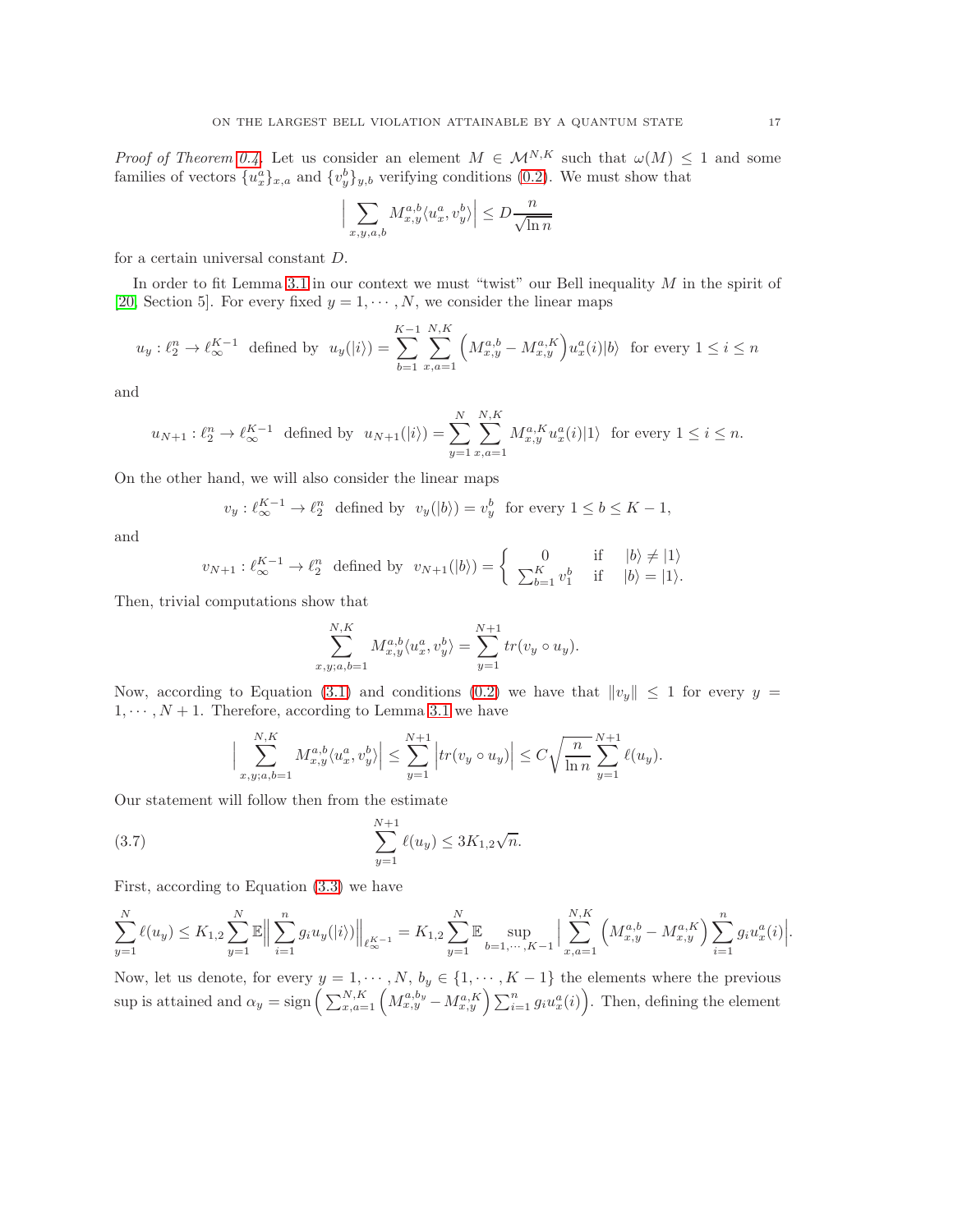$(R(b|y))_{y,b=1}^{N,K}$  by  $R(b|y) = \alpha_y$  if  $b = b_y$ ,  $R(K|y) = -\alpha_y$  and  $R(b|y) = 0$  otherwise, it is very easy to check that

$$
\sum_{y=1}^{N} \mathbb{E} \sup_{b=1,\dots,K-1} \Big| \sum_{x,a=1}^{N,K} \left( M_{x,y}^{a,b} - M_{x,y}^{a,K} \right) \sum_{i=1}^{n} g_i u_x^a(i) \Big| = \mathbb{E} \sum_{x,y;a,b=1}^{N,K} M_{x,y}^{a,b} \left( \sum_{i=1}^{n} g_i u_x^a(i) \right) R(b|y).
$$

Denoting  $Q(a|x) = \frac{1}{\|(g_i)_i\|_2} \sum_{i=1}^n g_i u_x^a(i)$  for every  $x, a^{13}$  $x, a^{13}$  $x, a^{13}$ , conditions [\(0.2\)](#page-3-3) and Lemma [3.2](#page-15-0) tell us that  $Q = \lambda P_1 + \beta P_2$  and  $R = \gamma P_3 + \delta P_4$ , where  $P_i \in S(N, K)$  for  $i = 1, \dots, 4, |\lambda| + |\beta| \leq 1$  and  $|\gamma| + |\delta| \leq 2$ . The fact that  $\omega(M) \leq 1$  guarantees that

<span id="page-17-2"></span>(3.8)

$$
K_{1,2}\mathbb{E}\sum_{x,y;a,b=1}^{N,K}M_{x,y}^{a,b}\Big(\sum_{i=1}^ng_iu_x^a(i)\Big)R(b|y)=K_{1,2}\mathbb{E}\|(g_i)\|_2\sum_{x,y;a,b=1}^{N,K}M_{x,y}^{a,b}Q(a|x)R(b|y)\leq 2K_{1,2}\sqrt{n}.
$$

On the other hand,

$$
\ell(u_{N+1}) \leq K_{1,2} \mathbb{E} \Big| \sum_{x,y;a=1}^{N,K} M_{x,y}^{a,K} \sum_{i=1}^n g_i u_x^a(i) \Big| = K_{1,2} \mathbb{E} \|(g_i)\|_2 \Big| \sum_{x,y;a=1}^{N,K} M_{x,y}^{a,b} Q(a|x) S(b|y) \Big|,
$$

where Q is defined as above and for every  $y = 1, \dots, N$  we define  $S(b|y) = 1$  if  $b = K$  and  $S(b|y) = 0$ otherwise. Again,  $\omega(M) \leq 1$  implies that

<span id="page-17-3"></span>(3.9) 
$$
\ell(u_{N+1}) \leq K_{1,2} \mathbb{E} \|(g_i)\|_2 \Big| \sum_{x,y;a=1}^{N,K} M_{x,y}^{a,b} Q(a|x) S(b|y) \Big| \leq K_{1,2} \sqrt{n}.
$$

<span id="page-17-0"></span>Then, Equation [\(3.7\)](#page-16-0) follows from Equations [\(3.8\)](#page-17-2) and [\(3.9\)](#page-17-3).  $\Box$ 

3.2. Some comments about the optimality. Lemma 3.1 is not only optimal in the sense of Remark 3.1, but it can also be used to give a very simple proof of the optimal estimate 
$$
\Omega(\sqrt{\ln n})
$$
 in Theorem 0.5.

*Proof of the first part of Theorem [0.5.](#page-4-2)* To prove the first part of the statement let us consider linear maps  $S: \ell_2^n \to \ell_1(\ell_\infty)$  and  $T: \ell_1(\ell_\infty) \to \ell_2^n$  such that  $T \circ S = id_{\ell_2^n}$ . Then, we can realize  $S = (S_x)_{x=1}^\infty$ and  $T = (T_x)_{x=1}^{\infty}$  such that the linear maps  $S_x : \ell_2^n \to \ell_\infty$  and  $T_x : \ell_\infty \to \ell_2^n$  are defined by  $S(z) = (S_x(z))_{x=1}^{\infty}$  for every  $z \in \ell_2^n$  and  $T((y_x)_{x=1}^{\infty}) = \sum_x T_x(y_x)$  for every  $(y_x)_{x=1}^{\infty} \in \ell_1(\ell_{\infty})$ . Note that we easily have  $||T_x|| \le ||T||$  for every x. On the other hand, one can also check that

$$
tr(T \circ S) = \sum_{x=1}^{\infty} tr(T_x \circ S_x).
$$

Furthermore, according to Equation [\(3.3\)](#page-13-4) we have

$$
\sum_{x} \ell(S_x) \leq K_{1,2} \sum_{x} \mathbb{E} \Big\| \sum_{i=1}^n g_i S_x(|i\rangle) \Big\|_{\ell_\infty} = K_{1,2} \mathbb{E} \sum_{x} \Big\| S_x \Big( \sum_{i=1}^n g_i |i\rangle \Big) \Big\|_{\ell_\infty}
$$
  
=  $K_{1,2} \mathbb{E} \Big\| S \Big( \sum_{i=1}^n g_i |i\rangle \Big) \Big\|_{\ell_1(\ell_\infty)} = K_{1,2} \mathbb{E} \Big\| \sum_{i=1}^n g_i S(|i\rangle) \Big\|_{\ell_1(\ell_\infty)} \leq K_{1,2} \ell(S).$ 

<span id="page-17-1"></span><sup>&</sup>lt;sup>13</sup>Actually, we should define  $Q_{\omega}(a|x)$ , where  $g_i = g_i(\omega)$ , for every  $\omega$ . However, the upper bounds below hold for every  $\omega$ , so we avoid that notation for simplicity.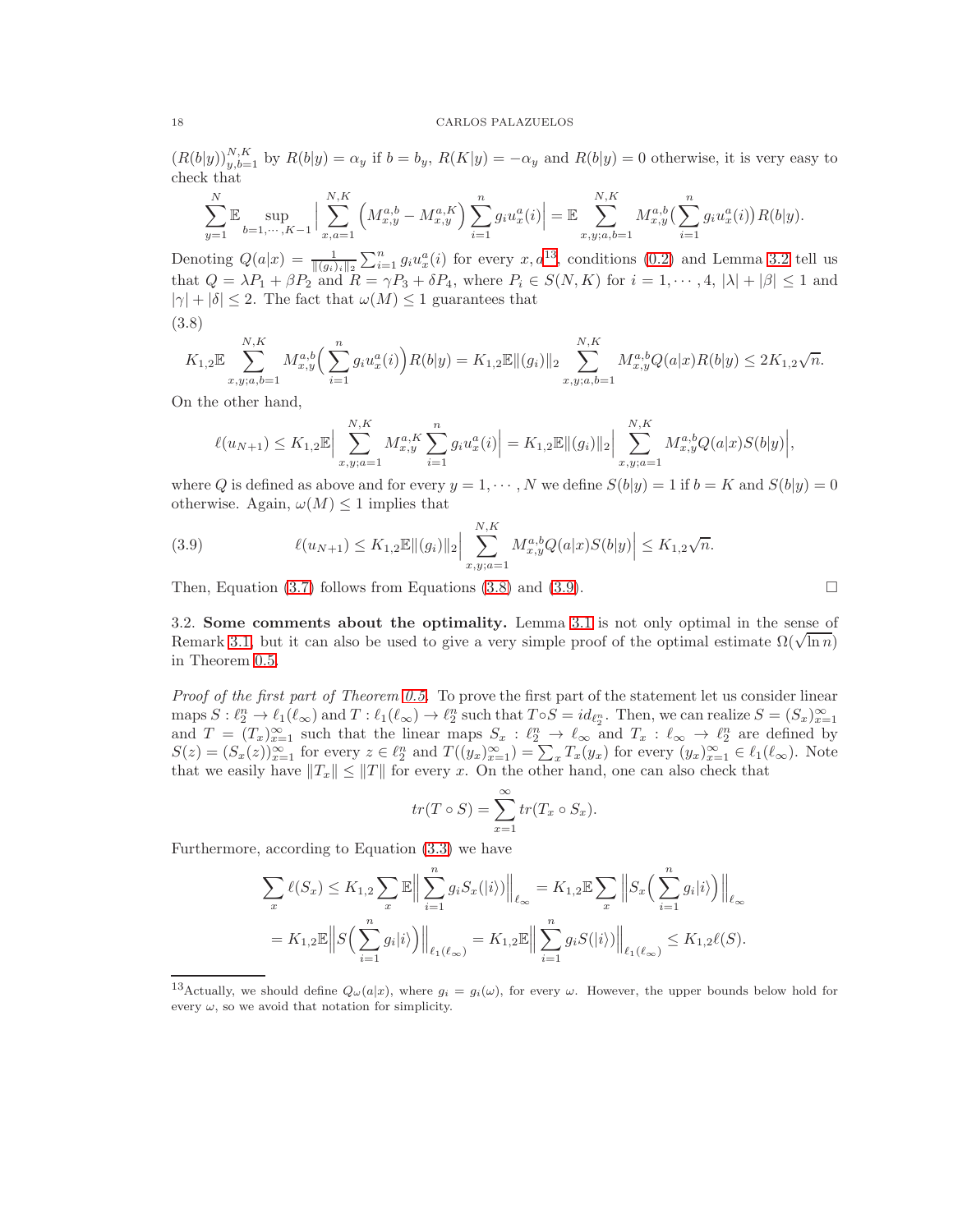Therefore, we have

$$
n = tr(id_{\ell_2^n}) = tr(T \circ S) = \sum_{x=1}^{\infty} tr(T_x \circ S_x) \le C \frac{\sqrt{n}}{\sqrt{\ln n}} \sum_{x=1}^{\infty} ||T_x|| \ell(S_x)
$$
  

$$
\le C \frac{\sqrt{n}}{\sqrt{\ln n}} ||T|| \sum_{x=1}^{\infty} \ell(S_x) \le C' \frac{\sqrt{n}}{\sqrt{\ln n}} ||T|| \ell(S) \le C' \frac{n}{\sqrt{\ln n}} ||T|| ||S||,
$$

where for the first inequality we have used Lemma [3.1](#page-14-0) and the last inequality follows from Equation [\(3.2\)](#page-13-5). The first part of the statement follows now trivially.

The second part of statement follows from well known results (see [\[16\]](#page-20-23) or [\[20\]](#page-20-0)).  $\Box$ 

**Remark 3.2.** One can easily verify that the previous proof also works if one considers complex Banach spaces. It is very interesting that in this case the  $\sqrt{\ln n}$  factor is optimal even in the noncommutative sense stated in the second part of Theorem [0.5.](#page-4-2) Indeed, in the complex case one can define some operator space structures on the spaces  $\ell_2^n$ ,  $\ell_1(\ell_\infty)$ . We refer [\[31\]](#page-20-24) for an introduction on the theory of operator spaces. In particular, we can consider the  $R \cap C$  operator space structure on  $\ell_2^n$  and the operator space structure on  $\ell_1(\ell_\infty)$  defined by the (operator space) projective tensor norm  $\ell_1\hat{\otimes}\ell_\infty$  (this is usually referred as the natural operator space structure on  $\ell_1(\ell_\infty)$ ). Then, the second part of Theorem [0.5](#page-4-2) follows from [\[20,](#page-20-0) Theorem 9], which shows the existence of linear maps  $j: R_n \cap C_n \longrightarrow \ell_1(\ell_\infty)$  and  $P: \ell_1(\ell_\infty) \to R_n \cap C_n$  such that  $P \circ j = id_{\ell_2^n}$  and  $||j||_{cb}||P||_{cb} \leq K\sqrt{\ln n}$ , where  $\tilde{K}$  is a universal constant.

Let us finish this work with a final comment about the optimality of our main result Theorem [0.4.](#page-4-1) It can be deduced from [\[20\]](#page-20-0) that for some Bell inequalities  $M \in \mathcal{M}^{n,n}$  we have

$$
\overline{\omega}_{OP_n}(M) \ge k \frac{n}{\ln n} \omega(M)
$$

for some universal constant k. We do not know whether one can get the upper bound  $O(\frac{n}{\ln n})$ in Theorem [0.4.](#page-4-1) On the other hand,  $\overline{\omega}_{OP_n}(M)$  can be much larger than  $LV_{|\psi_n\rangle}(M)$  for some  $M \in \mathcal{M}^{N,K}$ . A particularly extreme case can be found for  $N=1$  and  $K=n$ , where one can find a certain element M such that  $\omega(M) = \omega^*(M) = 1$  and  $\overline{\omega}_{OP_n}(M) \geq \sqrt{n}$ . Thus, another approach more focused on the specific properties of the maximally entangled state could give a better upper bound in Theorem [0.3](#page-3-2) without improving Theorem [0.4.](#page-4-1) On the other hand, note that Theorem [0.2](#page-2-4) says that Theorem [0.3](#page-3-2) is very tight.

In the following, we will explain that in order to obtain an improvement of our Theorem [0.4](#page-4-1) a different approach from the one followed in this work is required. First, let us explain that Theorem [0.4](#page-4-1) and Theorem [2.1](#page-11-0) can be stated in terms of the so called  $\gamma_2^*$  tensor norm. Given two Banach spaces X, Y and their algebraic tensor product  $X \otimes Y$ , for a given  $z \in X \otimes Y$  we define

$$
||z||_{\gamma_{2,n}^*} = \sup \{ ||(u \otimes v)(z)||_{\ell_2^n \otimes \pi \ell_2^n} \},
$$

where the supremum runs over all linear maps  $u: X \to \ell_2^n$ ,  $v: Y \to \ell_2^n$  verifying  $||u||, ||v|| \leq 1$ . It is very easy to see that for every  $M \in \mathbb{R}^{N^2 K^2}$  we have

$$
\omega_{OP_n}(M)=\|M\|_{\ell_1^N(\ell_\infty^K)\otimes_{\gamma_{2,n}^*}\ell_1^N(\ell_\infty^K)}.
$$

Then, Theorem [2.1](#page-11-0) is equivalent to

<span id="page-18-0"></span>(3.10) 
$$
\|id \otimes id : \ell_1^N(\ell_\infty^K) \otimes_{\epsilon} \ell_1^N(\ell_\infty^K) \to \ell_1^N(\ell_\infty^K) \otimes_{\gamma_{2,n}^*} \ell_1^N(\ell_\infty^K) \| \leq D \frac{n}{\sqrt{\ln n}}.
$$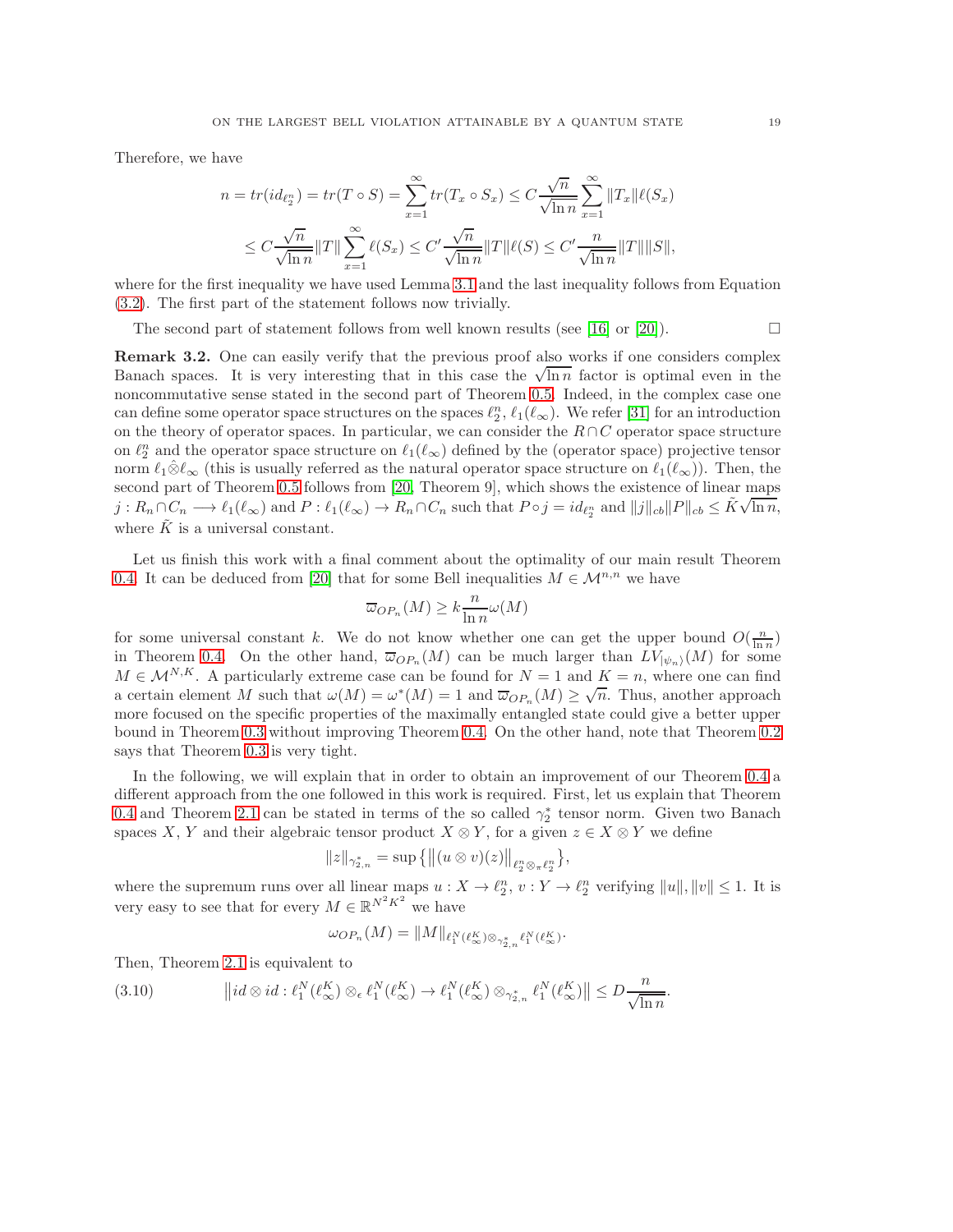To deal with general Bell inequalities one must replace the space  $\ell_1^N(\ell_\infty^K)$  with the space  $NSG^*(N, K)$ introduced in [\[20,](#page-20-0) Section 5]. Then, Theorem [0.4](#page-4-1) is equivalent to

<span id="page-19-12"></span>
$$
(3.11)
$$

$$
\left\| id \otimes id : NSG^*(N,K) \otimes_{\epsilon} NSG^*(N,K) \to NSG^*(N,K) \otimes_{\gamma^*_{2,n}} NSG^*(N,K) \right\| \leq D' \frac{n}{\sqrt{\ln n}}.
$$

It was proven in [\[20,](#page-20-0) Section 5] that  $NSG^*(N, K)$  is a *twisted version* of the space  $\ell_1^N(\ell_\infty^K)$  and it can be seen that proving [\(3.10\)](#page-18-0) is equivalent to prove [\(3.11\)](#page-19-12) with a slight modification in the constant.

A careful study of the proof of Theorem [0.4](#page-4-1) presented before shows that we have actually reduced the problem to study the picture in which we have two linear maps  $S : \ell_2^n \to \ell_1(\ell_\infty)$  and  $T: \ell_1(\ell_\infty) \to \ell_2^n$  such that  $T \circ S = id_{\ell_2^n}$  and we must study how small  $||T|| ||S||$  can be; that is, the best complementation constant of  $\ell_2^n$  in  $\ell_1(\ell_\infty)$ . Indeed, this estimate perfectly fits in the picture explained above and it can be used to upper bound the norms in [\(3.10\)](#page-18-0) and [\(3.11\)](#page-19-12). Hence, the fact that the estimate provided in the first part of Theorem [0.5](#page-4-2) is optimal means that we cannot get a better upper bound in Theorem [0.4](#page-4-1) by reducing the problem in the way we have done in this work.

## **ACKNOWLEDGMENTS**

We would like to thank M. Junge, O. Regev and T. Vidick for many helpful discussions on previous versions.

Author's research was supported by EU grant QUEVADIS, Spanish projets QUITEMAD, MTM2011- 26912 and MINECO: ICMAT Severo Ochoa project SEV-2011-0087 and the "Juan de la Cierva" program.

#### **REFERENCES**

- <span id="page-19-0"></span>[1] A. Acin, N. Brunner, N. Gisin, S. Massar, S. Pironio, V. Scarani, *Device-independent security of quantum cryptography against collective attacks*, Phys. Rev. Lett. 98, 230501 (2007).
- <span id="page-19-1"></span>[2] A. Acin, L. Masanes, N. Gisin, *From Bell's Theorem to Secure Quantum Key Distribution*, Phys. Rev. Lett. 97, 120405 (2006).
- <span id="page-19-11"></span>[3] M. L. Almeida, S. Pironio, J. Barrett, G. Toth, A. Acín, *Noise robustness of the nonlocality of entangled quantum states*, Phys. Rev. Lett. 99, 040403 (2007).
- <span id="page-19-6"></span>[4] A. Avidor, U. Zwick, *Rounding Two and Three Dimensional Solutions of the SDP Relaxation of MAX CUT*, APPROX-RANDOM 2005: 14-25.
- <span id="page-19-5"></span>[5] C. H. Bennett, I. Devetak, A. W. Harrow, P. W. Shor, A. Winter, *Quantum Reverse Shannon Theorem*, [arXiv:0912.5537.](http://arxiv.org/abs/0912.5537)
- <span id="page-19-10"></span><span id="page-19-9"></span>[6] J. Bourgain, *On the Dunford-Pettis property*, Proc. Amer. Math. Soc. 81 (2), 265-272 (1981).
- [7] J. Bourgain, P. G. Casazza, J. Lindenstrauss, L. Tzafriri, *Banach spaces with a unique unconditional basis, up to a permutation*, Memoirs Am. Math. Soc. No. 322, Providence, (1985).
- <span id="page-19-7"></span>[8] J. Briet, F. M. de Oliveira Filho, F. Vallentin, *The positive semidefinite Grothendieck problem with rank constraint*, Proceedings of ICALP 2010.
- <span id="page-19-8"></span>[9] J. Briet, F. M. de Oliveira Filho, F. Vallentin, *Grothendieck inequalities for semidefinite programs with rank constraints*, Preprint [\(http://homepages.cwi.nl/](http://homepages.cwi.nl/~jop/rankgroth2.pdf)∼jop/rankgroth2.pdf).
- <span id="page-19-2"></span>[10] H. Buhrman, R. Cleve, S. Massar, R. de Wolf, *nonlocality and Communication Complexity*, Rev. Mod. Phys. 82, 665-698 (2010).
- <span id="page-19-3"></span>[11] H. Buhrman, O. Regev, G. Scarpa, R. de Wolf, *Near-Optimal and Explicit Bell Inequality Violations*, IEEE Conference on Computational Complexity 2011: 157-166.
- <span id="page-19-4"></span>[12] J. F. Clauser, M.A. Horne, A. Shimony and R. A. Holt, *Proposed experiment to test local hidden-variable theories*, Phys. Rev. Lett. 23, 880-884 (1969).